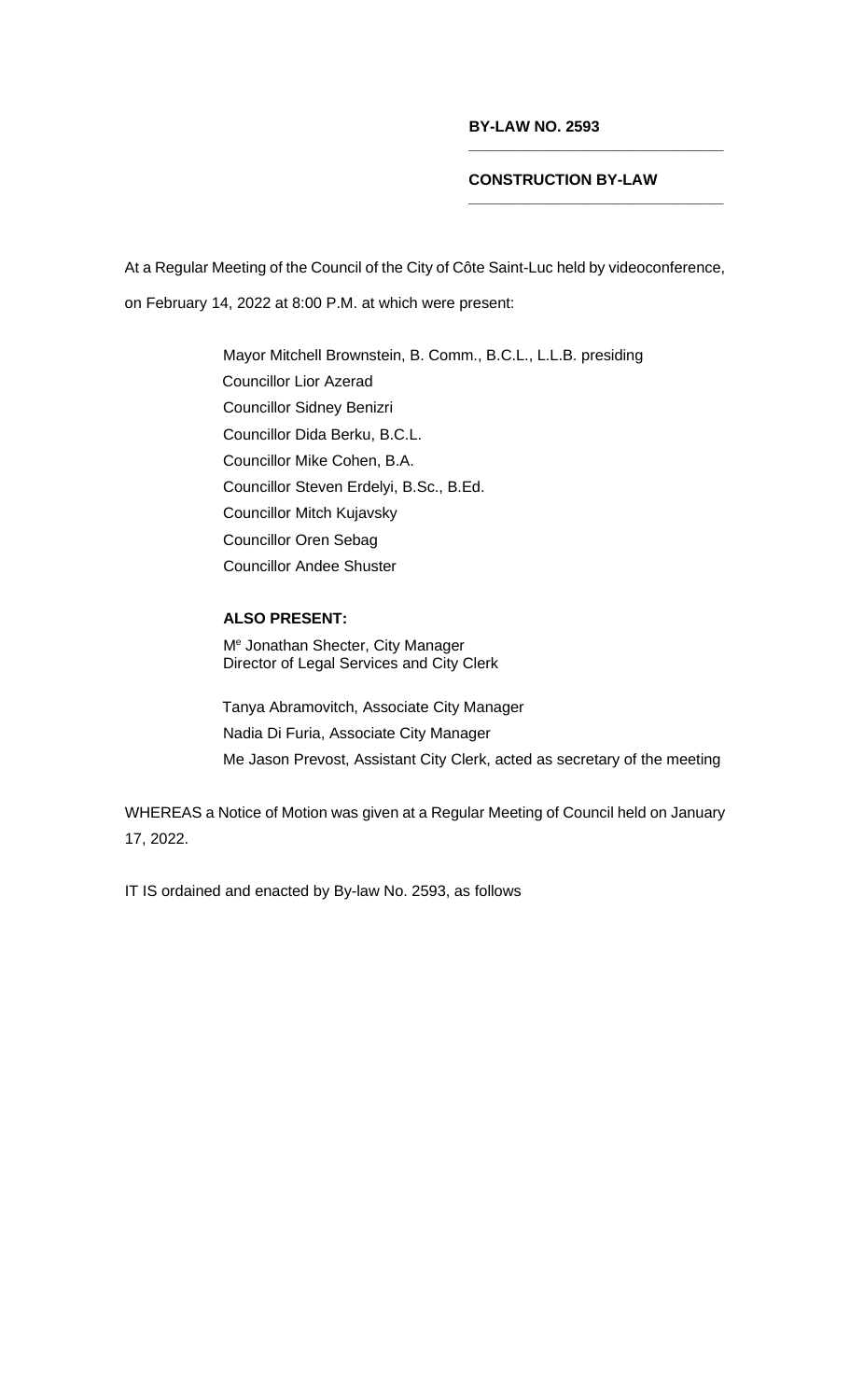



**CONSTRUCTION BY-LAW NO. 2593 City of Côte Saint-Luc**

2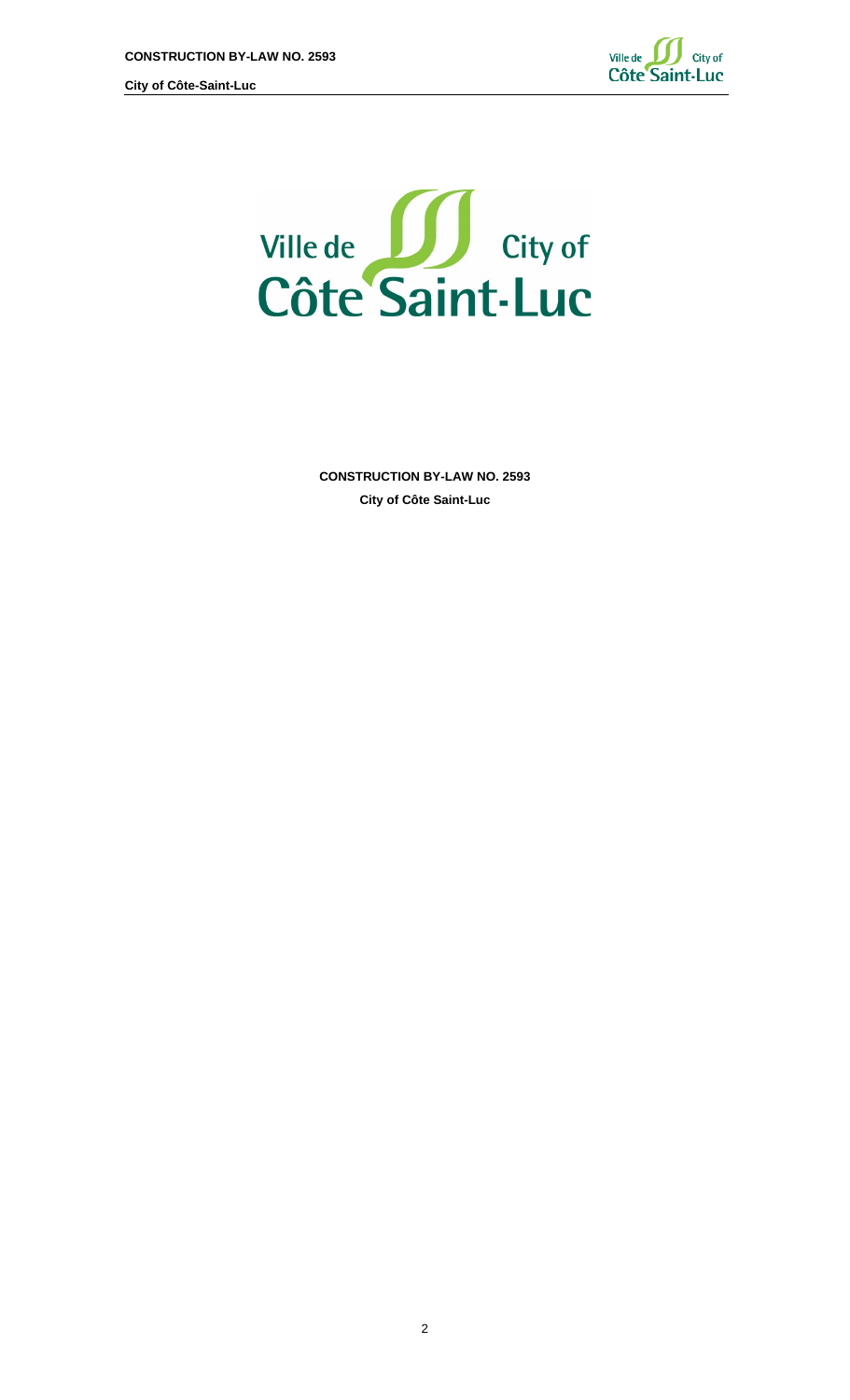

## **TABLE OF CONTENTS**

| <b>CHAPTER 1</b> | DECLARATORY, ADMINISTRATIVE AND INTERPRETATIVE PROVISIONS6     |  |
|------------------|----------------------------------------------------------------|--|
| 1.1              |                                                                |  |
| 1.1.1            |                                                                |  |
| 1.1.2            |                                                                |  |
| 1.1.3            |                                                                |  |
| 1.1.4            |                                                                |  |
| 1.1.5            |                                                                |  |
| 1.1.6            |                                                                |  |
| 1.1.7            |                                                                |  |
| 1.1.8            |                                                                |  |
| 1.1.9            |                                                                |  |
| 1.1.10           |                                                                |  |
| 1.1.11           |                                                                |  |
| 1.1.12           |                                                                |  |
| 1.1.13           |                                                                |  |
| 1.2              |                                                                |  |
| 1.2.1            |                                                                |  |
| 1.2.2            |                                                                |  |
| 1.2.3            |                                                                |  |
| 1.2.4            |                                                                |  |
| 1.2.5            |                                                                |  |
| 1.2.6            |                                                                |  |
| 1.2.7            |                                                                |  |
| 1.2.8            |                                                                |  |
| 1.2.9            |                                                                |  |
| 1.2.10           |                                                                |  |
| 1.2.11           |                                                                |  |
| 1.3              |                                                                |  |
| 1.3.1            |                                                                |  |
| 1.3.2            |                                                                |  |
| 1.3.3            |                                                                |  |
| 1.3.4            |                                                                |  |
| <b>CHAPTER 2</b> | CODES, ACTS AND REGULATIONS REGULATING BUILDING CONSTRUCTION10 |  |
| 2.1              |                                                                |  |
| 2.2              |                                                                |  |
| 2.3              |                                                                |  |
| 2.4              |                                                                |  |
| <b>CHAPTER 3</b> |                                                                |  |
| 3.1              |                                                                |  |
| 3.1.1            |                                                                |  |
| 3.1.2            |                                                                |  |
| 3.1.3            |                                                                |  |
| 3.2              |                                                                |  |
| 3.2.1            |                                                                |  |
| 3.2.2            |                                                                |  |
| 3.2.3            |                                                                |  |
| 3.2.4            |                                                                |  |
| 3.2.5            |                                                                |  |
| 3.2.6            |                                                                |  |
| 3.2.7            |                                                                |  |
| 3.3              |                                                                |  |
|                  |                                                                |  |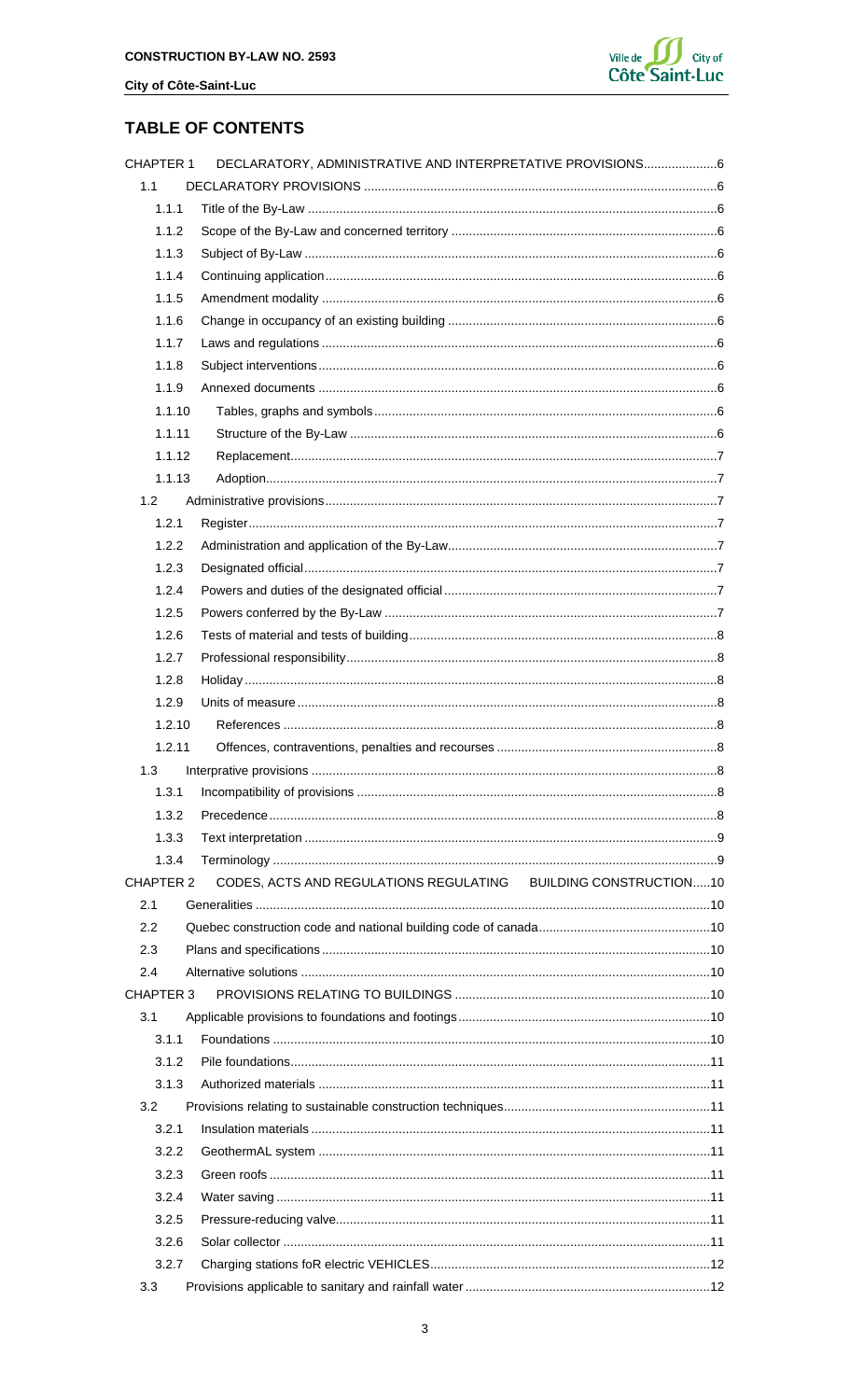## **CONSTRUCTION BY-LAW NO. 2593**

## City of Côte-Saint-Luc



| 3.3.1            |                                                                                              |  |
|------------------|----------------------------------------------------------------------------------------------|--|
| 3.3.2            |                                                                                              |  |
| 3.4              |                                                                                              |  |
| 3.4.1            |                                                                                              |  |
| 3.4.2            |                                                                                              |  |
| 3.4.3            |                                                                                              |  |
| 3.4.4            |                                                                                              |  |
| 3.4.5            |                                                                                              |  |
| 3.5              |                                                                                              |  |
| 3.5.1            |                                                                                              |  |
| 3.5.2            |                                                                                              |  |
| 3.6              | Provisions regarding fortification and protection of main buildings and accessories  13      |  |
| 3.6.1            |                                                                                              |  |
| 3.7              | Provisions relating to incomplete, unoccupied, destroyed, damaged or dilapidated buildings14 |  |
| 3.7.1            |                                                                                              |  |
| 3.7.2            |                                                                                              |  |
| 3.7.3            |                                                                                              |  |
| 3.7.4            |                                                                                              |  |
| 3.7.5            |                                                                                              |  |
| CHAPTER 4        | PROVISIONS RELATING TO CONSTRUCTION AND DEMOLITION WORKS 14                                  |  |
| 4.1              |                                                                                              |  |
| 4.1.1            |                                                                                              |  |
| 4.1.2            |                                                                                              |  |
| 4.1.3            |                                                                                              |  |
| 4.1.4            |                                                                                              |  |
| 4.1.5            |                                                                                              |  |
| 4.1.6            |                                                                                              |  |
| 417              | . 16<br>Protection of trees.                                                                 |  |
| <b>CHAPTER 5</b> |                                                                                              |  |
| 5.1              |                                                                                              |  |
| 5.1.1            |                                                                                              |  |
| 5.1.2            |                                                                                              |  |
| 5.1.3            | Validity of a construction permit for BOREHOLE or DRIVING of piles17                         |  |
| 5.1.4            | Information and required documents for any building permit application 17                    |  |
| 5.1.5            |                                                                                              |  |
| 5.1.6            |                                                                                              |  |
| 5.1.7            |                                                                                              |  |
| 5.1.8            |                                                                                              |  |
| 5.1.9            |                                                                                              |  |
| 5.1.10           |                                                                                              |  |
| 5.1.11           |                                                                                              |  |
| 5.2              |                                                                                              |  |
| 5.2.1            |                                                                                              |  |
| 5.2.2            |                                                                                              |  |
| 5.3              |                                                                                              |  |
| 5.3.1            |                                                                                              |  |
| 5.3.2            |                                                                                              |  |
| 5.3.3            |                                                                                              |  |
| 5.3.4            |                                                                                              |  |
| CHAPTER 6        | PROVISIONS RELATING TO THE RESPONSABILITIES OF THE APPLICANT AND TO                          |  |
| 6.1              |                                                                                              |  |
|                  |                                                                                              |  |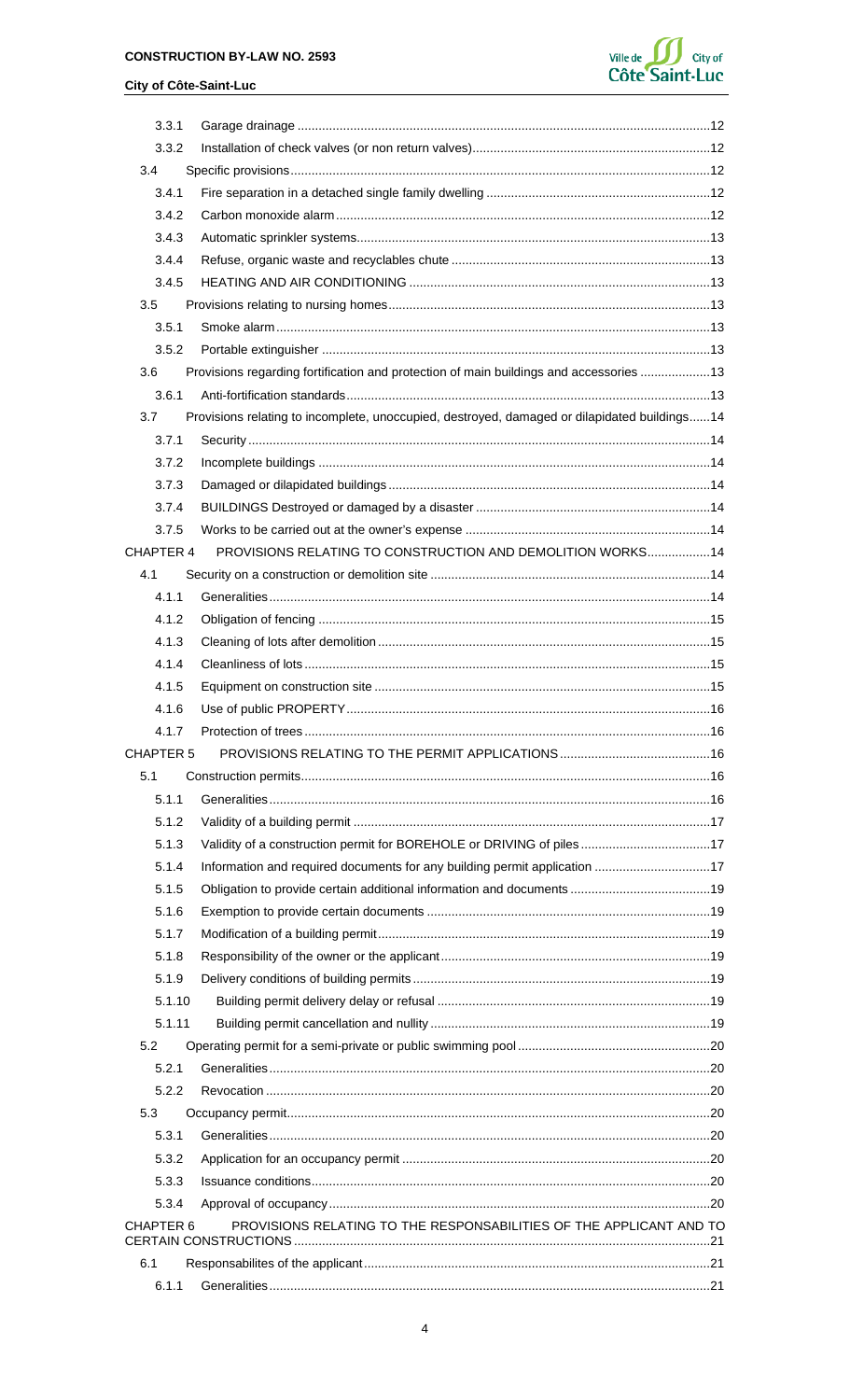

| 6.1.2                 |                                                                                                   |  |
|-----------------------|---------------------------------------------------------------------------------------------------|--|
| 6.1.3                 |                                                                                                   |  |
|                       |                                                                                                   |  |
| 7.1                   |                                                                                                   |  |
| 7.1.1                 |                                                                                                   |  |
| 7.1.2                 |                                                                                                   |  |
| 7.1.3                 |                                                                                                   |  |
| 7.1.4                 |                                                                                                   |  |
| 7.1.5                 |                                                                                                   |  |
| Annex A:<br>(amended) | Construction Code chapter I - Building and National Building Code of Canada: Canada 2010<br>-23   |  |
| Annex B:              | Criteria relating to the building permit application for the drilling and the driving of piles 24 |  |
|                       |                                                                                                   |  |

# **SUMMARY TABLE**

|--|--|--|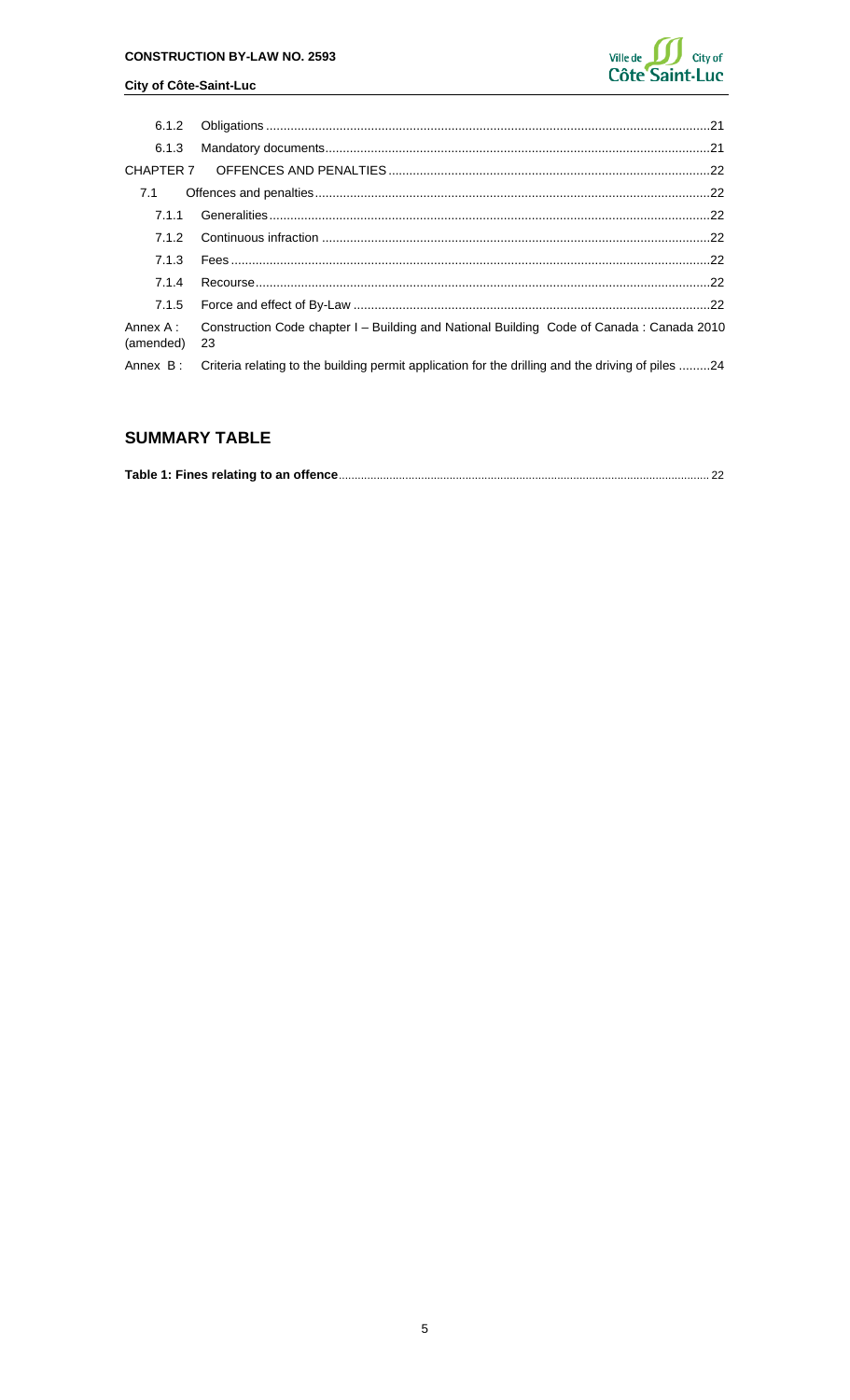

## <span id="page-5-0"></span>**CHAPTER 1 DECLARATORY, ADMINISTRATIVE AND INTERPRETATIVE PROVISIONS**

## <span id="page-5-2"></span><span id="page-5-1"></span>**1.1 DECLARATORY PROVISIONS**

### **1.1.1 TITLE OF THE BY-LAW**

<span id="page-5-3"></span>This present By-Law is entitled "Construction By-Law" of the City of Cote Saint-Luc no 2593.

#### **1.1.2 SCOPE OF THE BY-LAW AND CONCERNED TERRITORY**

This By-law whose provisions bind individuals and public and private corporations under public or private law applies to the entire territory of the City of Côte-Saint-Luc.

#### <span id="page-5-4"></span>**1.1.3 SUBJECT OF BY-LAW**

The Construction By-Law constitutes an integral part of all urban planning by-laws. It is, in that sense, interconnected with other urban planning by-laws which have been adopted by the City in the context of the *Act respecting land use planning and development* (R.L.R.Q., c. A-19.1).

The present by-law aims at regulating constructions for the entire territory of the City of Côte-Saint-Luc according to the policy directions and the objectives set out to that effect in the Planning Program By-Law.

#### <span id="page-5-5"></span>**1.1.4 CONTINUING APPLICATION**

The provisions of the present By-Law and other regulations to which they refer are permanent in nature and must be met, where appropriate, not only at the time when the permit is issued but at any time following the issuance until they are replaced or repealed by other By-Laws.

#### **1.1.5 AMENDMENT MODALITY**

<span id="page-5-6"></span>The provisions of the present By-Law may only be modified or repealed by an adopted By-Law in compliance with the provisions of the *Act respecting land use planning and development* (R.L.R.Q., c. A-19.1) and of the *Cities and Towns Act* (R.S.Q., c. C-19).

#### <span id="page-5-7"></span>**1.1.6 CHANGE IN OCCUPANCY OF AN EXISTING BUILDING**

If it is proposed to change the occupancy of a building, the applicant shall demonstrate that the building conforms to the requirements of the City of Côte Saint-Luc regulations, including the provisions of Annex ''A'' of the present By-Law concerning the proposed new occupancy;

<span id="page-5-8"></span>Any change of occupancy resulting in an increase in the number of persons in any part of any floor shall be permitted only if the exits are made to conform to the requirements of the present By-Law.

#### **1.1.7 LAWS AND REGULATIONS**

None of this By-Law's provisions may be interpreted as having the effect of exempting a person from the application of a law or a Provincial or Federal by-law.

#### **1.1.8 SUBJECT INTERVENTIONS**

<span id="page-5-9"></span>Following the coming into force of this bylaw for the entire territory of the City of Côte-Saint-Luc, any intervention (erection, modification, transformation, repair, demolition, transportation, etc.) regarding a building or a lot (or part of it), including works, must be undertaken in compliance with the present By-Law. Moreover, the occupancy and the use of a building or a lot (or part of it) must be undertaken in compliance with the present By-Law.

#### **1.1.9 ANNEXED DOCUMENTS**

<span id="page-5-10"></span>The following documents form an integral part of this present By-Law :

- 1° The "Construction Code" of Annex A;
- 2° The criteria relating to the building permit application regarding driving of piles in Annex B.

#### <span id="page-5-11"></span>**1.1.10 TABLES, GRAPHS AND SYMBOLS**

A table, a graph, a symbol, an illustration and all forms of expression other than the actual text contained or to which refers this present By-Law, are an integral part of this by-law.

## <span id="page-5-12"></span>**1.1.11 STRUCTURE OF THE BY-LAW**

The present By-Law is divided in chapters identified by a whole number (for example : Chapter 1).

Each of these chapters is divided in sections which are identified by a number followed by a point and by another number (for example: 1.1).

The sections comprise articles containing the first number of the chapter followed by the section number and lastly by a number according to the numeric order (for example: 1.1.1). In some sections, an additional division containing four (4) numbers occurs in order to refer to a common article (for example: 1.1.1.1.). They are subtitles.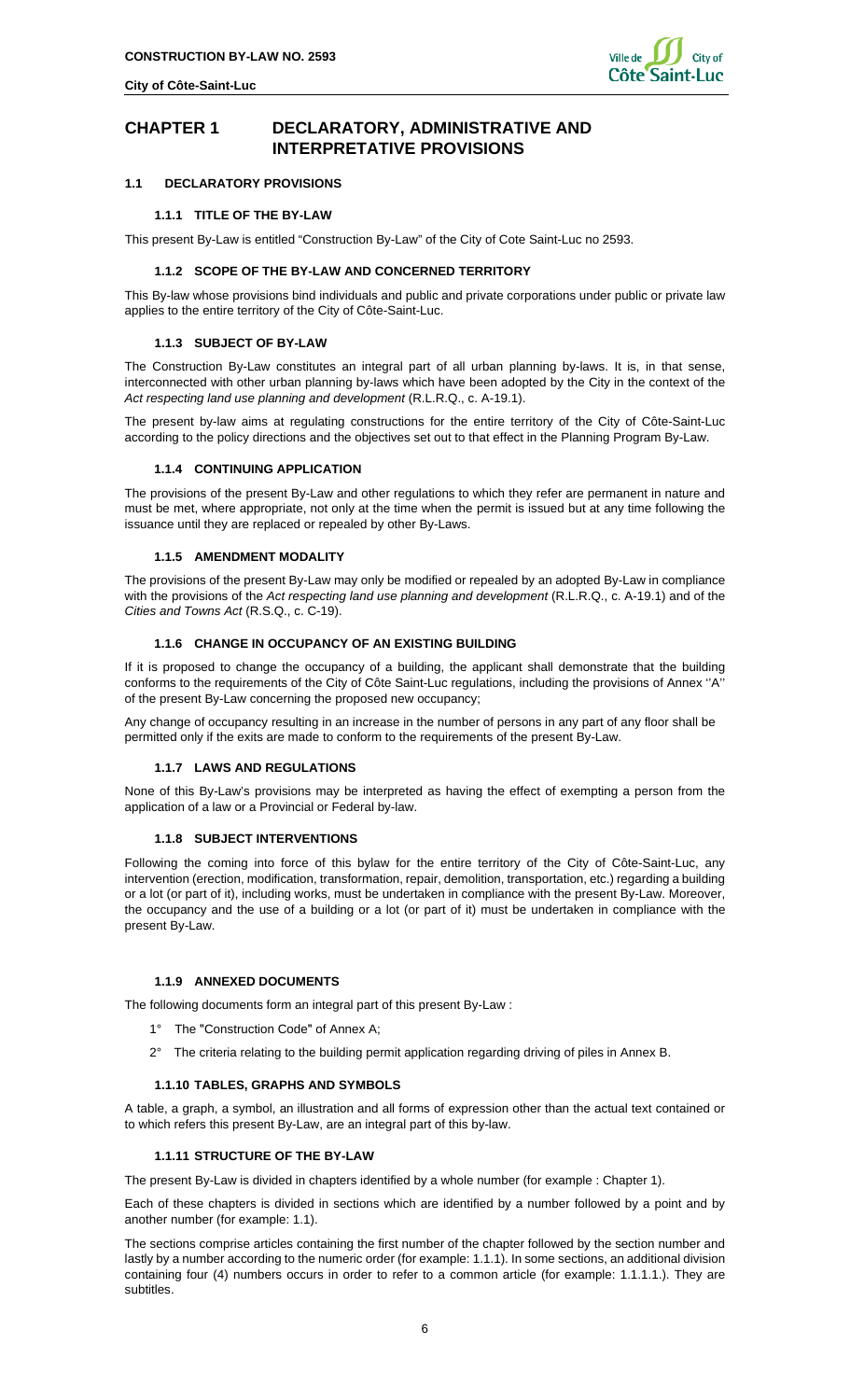

## **1.1.12 REPLACEMENT**

<span id="page-6-0"></span>This By-Law replaces, for all legal purposes, the Building By-Law no. 2088 and all of its amendments.

Such replacement does not impact procedures initiated under the authority of the replaced regulations until final and binding judgement.

## <span id="page-6-1"></span>**1.1.13 ADOPTION**

The Council adopts this present By-Law in its entirety and also, chapter by chapter, section by section, subsection by subsection, article by article, paragraph by paragraph and subparagraph by subparagraph, so that if a chapter, section, subsection, article, paragraph, subparagraph of the present By-Law was or would come to be declared invalid by the court having jurisdiction in that matter, other provisions of this By-Law would remain valid and fully applicable.

## <span id="page-6-3"></span><span id="page-6-2"></span>**1.2 ADMINISTRATIVE PROVISIONS**

### **1.2.1 REGISTER**

A register listing the repertoire of all permits issued must be maintained by the designated official;

This register is comprised of :

- 1° A copy of all the permit applications obtained;
- 2° The permits delivered by the City;
- 3° The inspection reports issued by the designated official;
- 4° Any other information considered to be relevant by the designated public servant.

### **1.2.2 ADMINISTRATION AND APPLICATION OF THE BY-LAW**

<span id="page-6-4"></span>The administration and application of the present By-Law are assigned to the Director of the Urban Planning Division or to any other person assigned as a "designated official" by said Director.

#### **1.2.3 DESIGNATED OFFICIAL**

<span id="page-6-5"></span>The person (or persons) designated pursuant article 1.2.2 is, to the present By-Law, identified as the "designated official". The powers and duties of the designated official are stated in the following articles.

### **1.2.4 POWERS AND DUTIES OF THE DESIGNATED OFFICIAL**

<span id="page-6-6"></span>If the designated official finds an offence to this By-Law, he must report the matter to the offender in one of two ways.

1° By a bailiff;

#### 2° By registered or certified mail

Notification by registered or certified mail is deemed to have been made upon reception of the mail.

If the reported offence regards a structure under construction, already constructed, or a prohibited use, the said construction or occupancy must cease immediately on the reception of the notice. This construction or use can only be resumed when considered compliant with the present By-Law by the designated official.

If the offence doesn't regard any aspect that can, according to the designated official's notice, endanger public security, the owner or its mandatary must be compliant to the present By-Law within 10 days maximum.

## <span id="page-6-7"></span>**1.2.5 POWERS CONFERRED BY THE BY-LAW**

The designated official may exercise any power conferred by the present By-Law. In particular, he may

- 1° Upon presentation of a piece of identification between 8:30 AM and 4:30 PM to visit and examine any real-estate property as well as the inside or outside of dwellings, constructions or any other buildings to verify the compliance with this By-Law thereto. The owner, tenant or occupant of the examined property must allow this authority;
- 2° Issue a notice to the owner, tenant, occupant, mandatary or anyone contravening a provision of this By-Law prescribing to solve a situation which constitutes an infraction to this By-Law;
- 3° Issue a statement of offence to the owner, tenant, occupant, mandatary or anyone contravening a provision to this By-Law and which constitutes an infraction;
- 4° Institute a penal proceeding on behalf of the city for any contravention to this By-Law;
- 5° Issue any permit set forth in this By-Law;
- 6° Require the owner, tenant, occupant or mandatary to suspend the dangerous works and the exercise of a use contravening this By-Law, whether the works are executed on a new construction or an existing construction;
- 7° Require tests of materials that must be used or that have already been used for any construction;
- 8° Require any report prepared by a registered engineer member of the *Ordre des ingénieurs du Québec* in order to confirm the structural integrity of any construction;
- 9° Take any necessary measure to cease a contravention to this By-Law;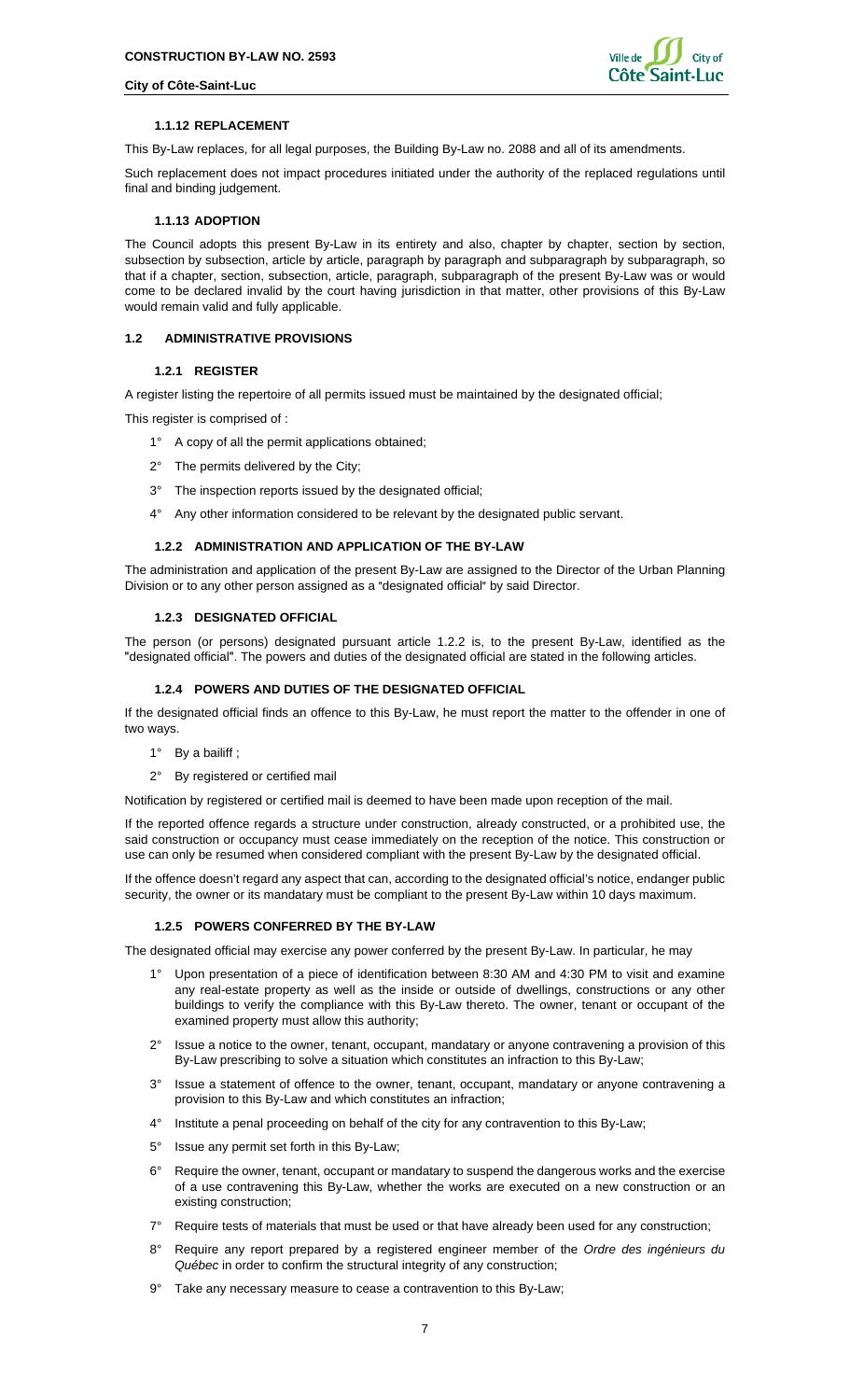

- 10° Require to stop or solve works when the test result prove that the provisions of this By-Law are not complied with;
- 11° Require to evacuate provisionally any building that may constitute a danger to persons;
- 12° Require to carry out any repair work if he thinks it expedient for the stability of a construction and for the safety of persons and to recommend any urgent measure to the Council;
- 13° Require to fence a lot, or part of it, or a construction where there is a danger to persons;

## <span id="page-7-0"></span>**1.2.6 TESTS OF MATERIAL AND TESTS OF BUILDING**

- 1° Any material test shall be made in an approved laboratory;
- 2° Any certified report of the tests shall be given to the designated official;
- 3° Any test of materials is carried out at the applicant's or owner's expense;
- 4° When the test of materials prove that a building material does not meet the requirements of this By-Law, the designated official shall prohibit the use of the material;
- 5° When the designated official has reasons to believe that part of a construction is not structurally sound, he may require that tests and calculations are performed in relation to any part of the construction that he has identified;
- 6° Any test and calculation shall be undertaken by an architect, an engineer or a technologist and a written report must be submitted to the designated official. Test and calculation are at the expense of the applicant or the owner;
- 7° If the applicant or owner neglects to allow proceeding to any test or calculation, the designated official can carry them out at the expense of the applicant or the owner;
- 8° If any test or calculation reveals a building construction weakness, the applicant or the owner must bring it into conformity with the requirements in the professional or laboratory report.

## <span id="page-7-1"></span>**1.2.7 PROFESSIONAL RESPONSIBILITY**

When a person retains the services of a land surveyor, an engineer, a technologist in order to prepare a required document under this By-Law or any other urban planning regulation, these professionals or technologists shall prepare plans and documents in compliance with the provisions of these regulations and laws or instructions that apply to this subject matter.

#### **1.2.8 HOLIDAY**

<span id="page-7-2"></span>If the fixed delay for a procedure or for any achievement expires on a statutory holiday, that delay is extended until the next following day that is not a holiday.

## <span id="page-7-3"></span>**1.2.9 UNITS OF MEASURE**

Dimensions, areas, and other measures set forth in this By-Law are expressed in metric units of the international system.

## **1.2.10 REFERENCES**

<span id="page-7-4"></span>All references to another regulation contained in this By-Law are open, meaning that they expand to any future amendment of the concerned regulation to which it refers.

## <span id="page-7-5"></span>**1.2.11 OFFENCES, CONTRAVENTIONS, PENALTIES AND RECOURSES**

The provisions relating to offences, contraventions, penalties and recourses are enacted in the Chapter 7 of this By-Law.

### <span id="page-7-7"></span><span id="page-7-6"></span>**1.3 INTERPRATIVE PROVISIONS**

#### **1.3.1 INCOMPATIBILITY OF PROVISIONS**

In case of incompatibility between two provisions of this By-Law or between a provision of this By-Law and a provision contained in another regulation, a specific provision prevails over of a general provision.

In case of incompatibility between restrictive or prohibitory provisions contained in this By-Law or in case of incompatibility between a restrictive or a prohibitory provision contained in this By-Law and a provision contained in another regulation, the most restrictive or prohibitory provision prevails, unless otherwise indicated.

#### <span id="page-7-8"></span>**1.3.2 PRECEDENCE**

In the present By-Law, unless otherwise noted, the following rules apply :

- 1° In case of contradiction between the text and the title, the text prevails;
- 2° In case of contradiction between the text and all forms of expression the text prevails ;
- 3° In case of contradiction between data from a table or from a graphs, table data prevails;
- 4° In case of contradiction between the French version and the English version of this by-law, the French version shall prevail.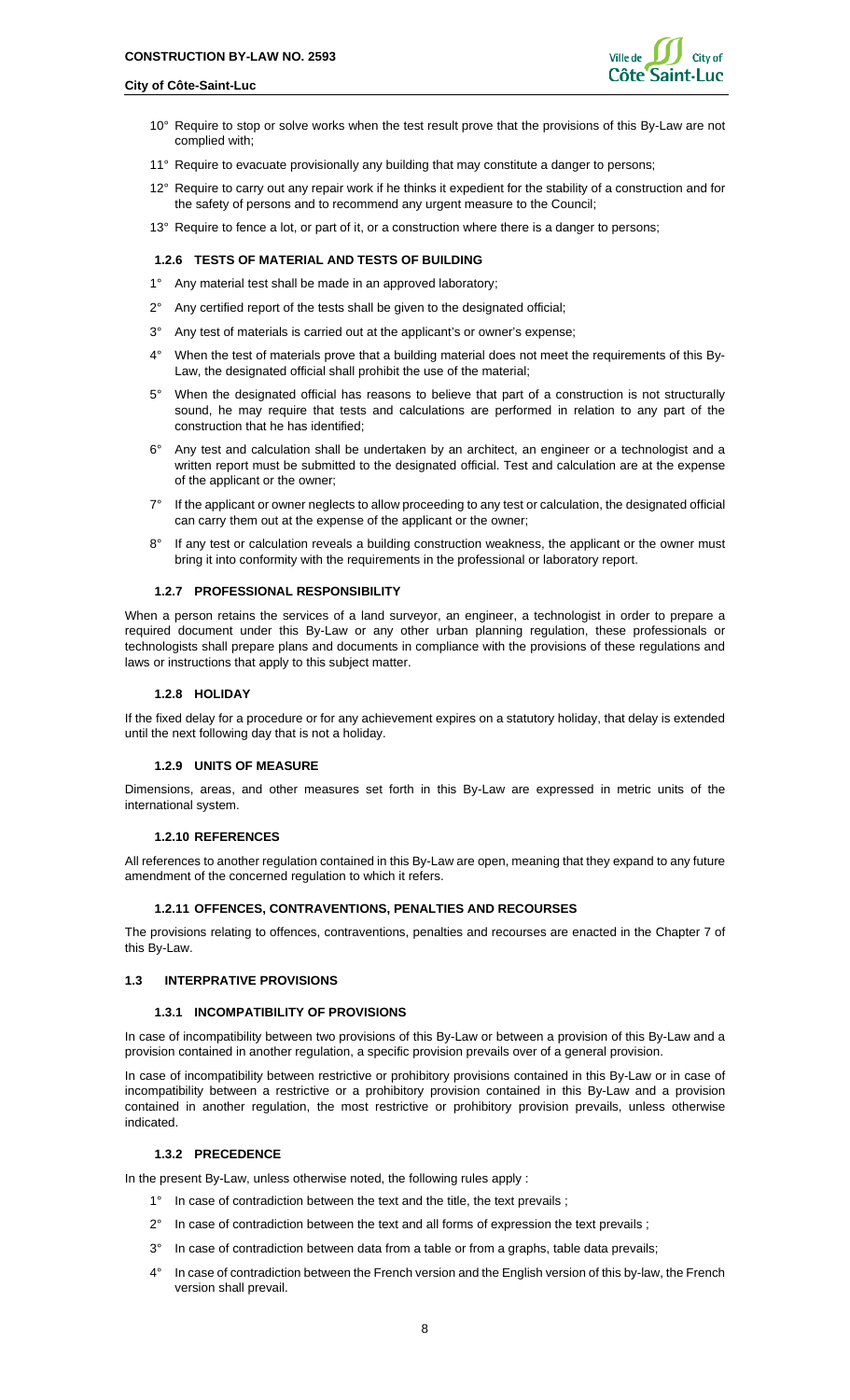

#### **1.3.3 TEXT INTERPRETATION**

<span id="page-8-0"></span>In the present By-Law, unless otherwise noted, the following rules apply :

- 1° Singular includes plural and vice versa ;
- 2° Masculine includes feminine and vice versa ;
- 3° The use of the words "MUST" and "SHALL" implies an absolute obligation ;
- 4° The use of the word "CAN" and "MAY" implies an option ;
- 5° The word "WHOEVER" includes individuals, public and private corporations under public or private law, and associations.

## <span id="page-8-1"></span>**1.3.4 TERMINOLOGY**

The expressions, terms and words used in the present By-Law have the meaning and application attributed to them in the Zoning By-Law in force. The expressions, terms and words used that aren't defined in this By-Law shall be interpreted according to their conferred meaning in the current reference publications including acts, codes, and dictionaries.

Notwithstanding the first paragraph, the Construction Code must be interpreted in accordance to the applicable definitions and rules of interpretation.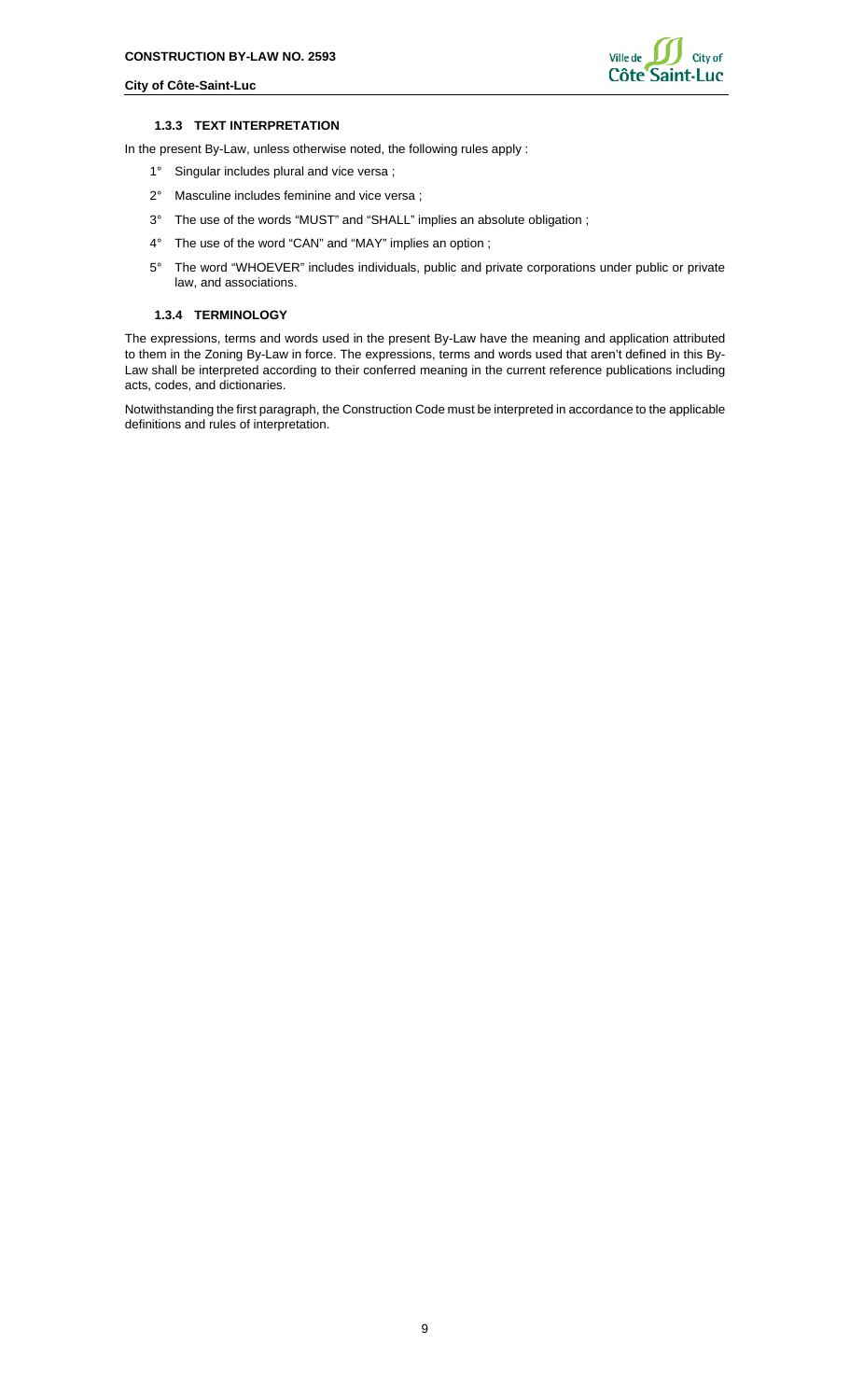

## <span id="page-9-0"></span>**CHAPTER 2 CODES, ACTS AND REGULATIONS REGULATING BUILDING CONSTRUCTION**

## **2.1 GENERALITIES**

- <span id="page-9-1"></span>1° Codes, laws, and regulations identified in the present Chapter form an integral part of this By-Law ;
- 2° Amendments to these codes, acts, and regulations following the entry into force of the current By-Law form an integral part of this By-Law without it being necessary to adopt a new by-law for the application of each amendment brought about in this way ;
- 3° No building permit required as established by the By-Law can be delivered unless the application is compliant with the provisions of the codes, laws, and regulations identified in the present chapter ;
- 4° A building that has a change of use must be made compliant with the provisions of the codes, acts and regulations identified in the present chapter.

## <span id="page-9-2"></span>**2.2 QUEBEC CONSTRUCTION CODE AND NATIONAL BUILDING CODE OF CANADA**

For all buildings that are exempted from the application of *Chapter 1 – Building* of the *Quebec Construction Code*, the French version of *Chapter 1* – *Building* of the *Quebec Construction Code* and the *National Building Code of Canada – Canada 2010 (amended)* and its annexes form an integral part of this By-Law and constitute Annex "A".

The provisions of Annex ʺAʺ of this By-Law, of the *Chapter I – Building* in the *Quebec Construction Code*, apply to any building, or part of a building that is exempted from the application of *Chapter I – Building,* of the *Code de construction du Québec*, as stipulated in article 1.04 of the *Construction Code* (R.L.R.Q. c B-1.1) and shall be subject of construction or transformation works following the entry into force of the present By-Law.

The contractors and homebuilders must satisfy the standards provided for in Annex "A" of this By-Law for any construction or transformation works touching any building or part of it that is subject to the same Annex pursuant to the present By-Law.

The present By-Law does not apply to :

- 1° Bridges ;
- 2° Viaducts ;
- 3° Tunnels ;
- 4° Accessory buildings if the area of the building does not exceed 5 square meters and does not hold a foundation ;
- 5° Public or private networks of water distribution.

#### <span id="page-9-3"></span>**2.3 PLANS AND SPECIFICATIONS**

If required by law or government regulation, a plan or a specification relating to the erection, preparation, transformation, extension of a building must be signed and sealed by a professional specifically authorized to do so pursuant to the acts and regulations regulating the exercise of his profession.

## <span id="page-9-4"></span>**2.4 ALTERNATIVE SOLUTIONS**

Notwithstanding the provisions under article 2.2 of the present By-Law, the Council may accept by resolution alternative solutions allowing to reach a minimal level of performance, following the recommendations of the Director of urban development and of the fire department.

This request for alternative solutions must be signed by a member of the Ordre des architectes du Québec or Ordre des technologues professionnels du Québec and prove that the objectives of the *Quebec Construction Code – Chapter I, Building* and of the *National Building Code of Canada – Canada 2010 (amended)* relating to safety, health, accessibility, and building fire protection provide an equivalent performance to the acceptable solutions.

## <span id="page-9-5"></span>**CHAPTER 3 PROVISIONS RELATING TO BUILDINGS**

## <span id="page-9-7"></span><span id="page-9-6"></span>**3.1 APPLICABLE PROVISIONS TO FOUNDATIONS AND FOOTINGS**

## **3.1.1 FOUNDATIONS**

A main building except mobile homes or factory-built homes in demonstration (model home), must lay on continuous foundations in concrete with the appropriate footings, frost proof, and of adequate stability to support the building.

It is also permitted to erect a main building on a structural raft slab with the following conditions:

- 1° that the plans of the structural raft slab have been prepared and signed by a competent engineer in that field, member in good standing of the Ordre des ingénieurs du Québec ;
- $2^{\circ}$  that a soil study on its bearing capacity has been carried out prior to the engineering plans.

The extension of a main building must have an equivalent foundation to the one of the existing part of the building so as to not generate any differential motion of the two parts of the building.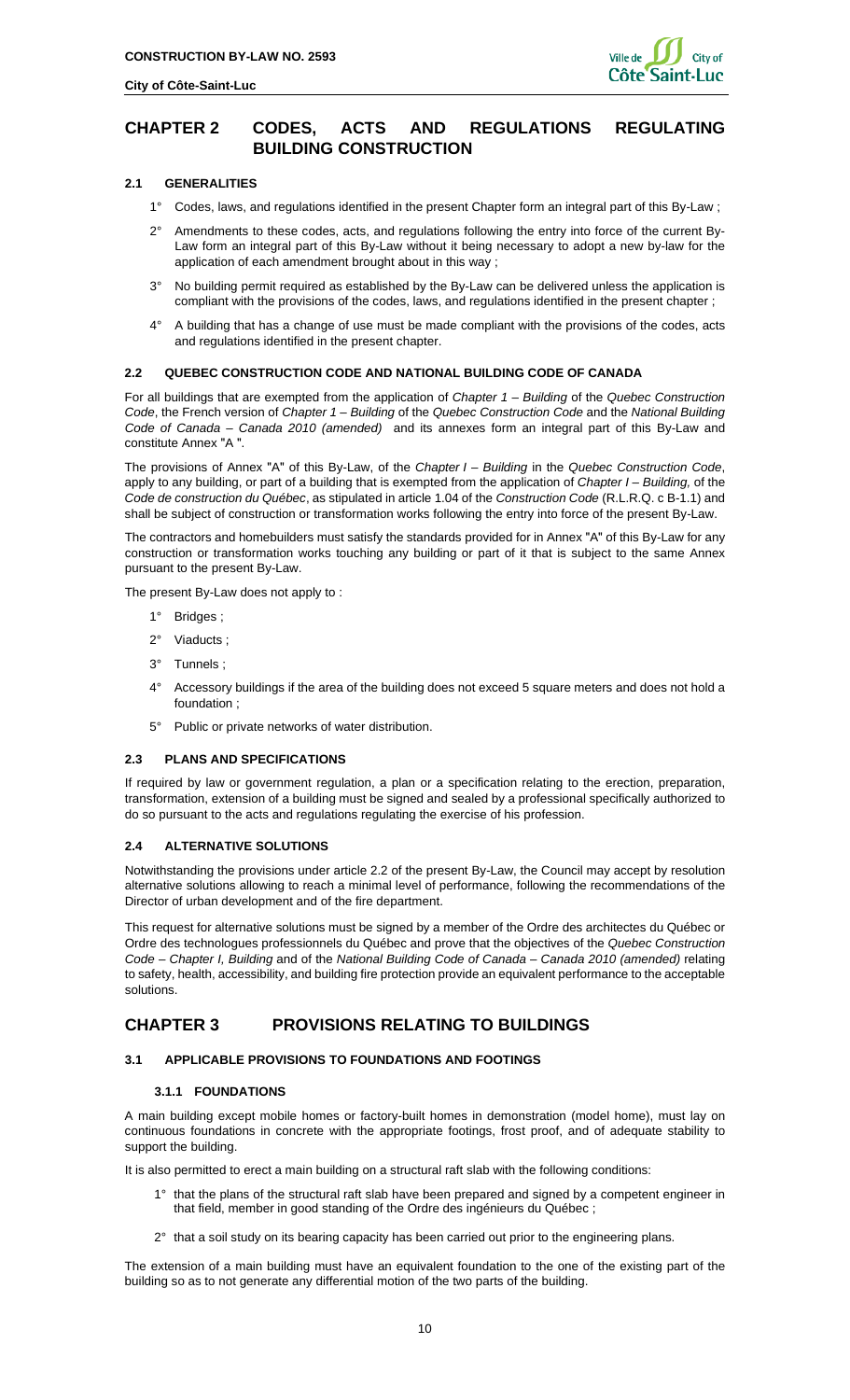An accessory detached building of which its built area is 20  $m<sup>2</sup>$  or more must be erected on a permanent foundation embedded in the ground or over a structural slab. Walls must be anchored to the foundation or to the raft.

#### <span id="page-10-0"></span>**3.1.2 PILE FOUNDATIONS**

Pile foundations are permitted in the following cases :

- 1° They support a main building or part of the main building as per the terms of article 3.1.1 of the present regulation ;
- 2° For any accessory buildings, subject to provisions of *Chapitre I – Building* of the *Quebec Construction Code* and *National Building Code of Canada – Canada 2010 (amended)* such as landings, verandas, gallery, porches, patios, and accessory buildings.
- <span id="page-10-1"></span>3° In cases where they support a structural slab-on-grade or a foundation footing .

## **3.1.3 AUTHORIZED MATERIALS**

- 1° The only authorized materials for the construction of the foundations are poured concrete and steel.
- 2° In cases of piles and stilts, they must be made of treated wood, concrete or steel.

## <span id="page-10-3"></span><span id="page-10-2"></span>**3.2 PROVISIONS RELATING TO SUSTAINABLE CONSTRUCTION TECHNIQUES**

### **3.2.1 INSULATION MATERIALS**

Any type of insulation material is authorized according to norms, except sawdust and straw that is not in bales, for the roof and walls of main buildings so long as it is covered with an exterior cladding material authorized under the Zoning By-Law.

#### <span id="page-10-4"></span>**3.2.2 GEOTHERMAL SYSTEM**

<span id="page-10-5"></span>Any new geothermal system must comply with the Water Withdrawal and Protection Regulation Q-2, r. 35.2.

#### **3.2.3 GREEN ROOFS**

Extensive or intensive green roofs are authorized with the following conditions:

- 1° The slope of the roof is less than 4 :12 (33%) ;
- 2° Roof access is provided, inside or outside the building. Exterior roof access must be located in the rear or side yard ;
- 3° The applicant must prove the roof's bearing capacity according to the proposed green roof type. The bearing capacity must be calculated by an engineer, member in good standing of the Ordre des ingénieurs du Québec.

## <span id="page-10-6"></span>**3.2.4 WATER SAVING**

Any new building that is water fed must be equipped with the following appliances aiming at reducing the water consumption :

- 1° Low-flush toilets evacuating a maximum consumption of 6 L / flush ;
- 2° Faucets and shower heads for which the maximum flow is 9,5 L / min.

## <span id="page-10-7"></span>**3.2.5 PRESSURE-REDUCING VALVE**

Where the waterworks network exist, any owner of a connected building thereto must install a pressurereducing valve immediately at the entrance of the building and prior to the distribution so as to prevent any possible failure caused by an excessive pressure originating from the City's waterworks.

<span id="page-10-8"></span>In default of valve installation or of its maintain in good state of operation, the City is not held responsible for damages caused to the building or to its components after failure of any nature.

## **3.2.6 SOLAR COLLECTOR**

A solar collector may be installed on a main building's roof, ground, on the supports provided for that purpose or on a building's wall. If the solar collector is installed on the roof, it is subject to the following requirements:

- 1° To be installed parallel to the roof;
- 2° To have a maximal projection of 0,3 meters from the roof.

When a solar collector is installed on the ground, rules relating to its layout apply under Zoning By-Law.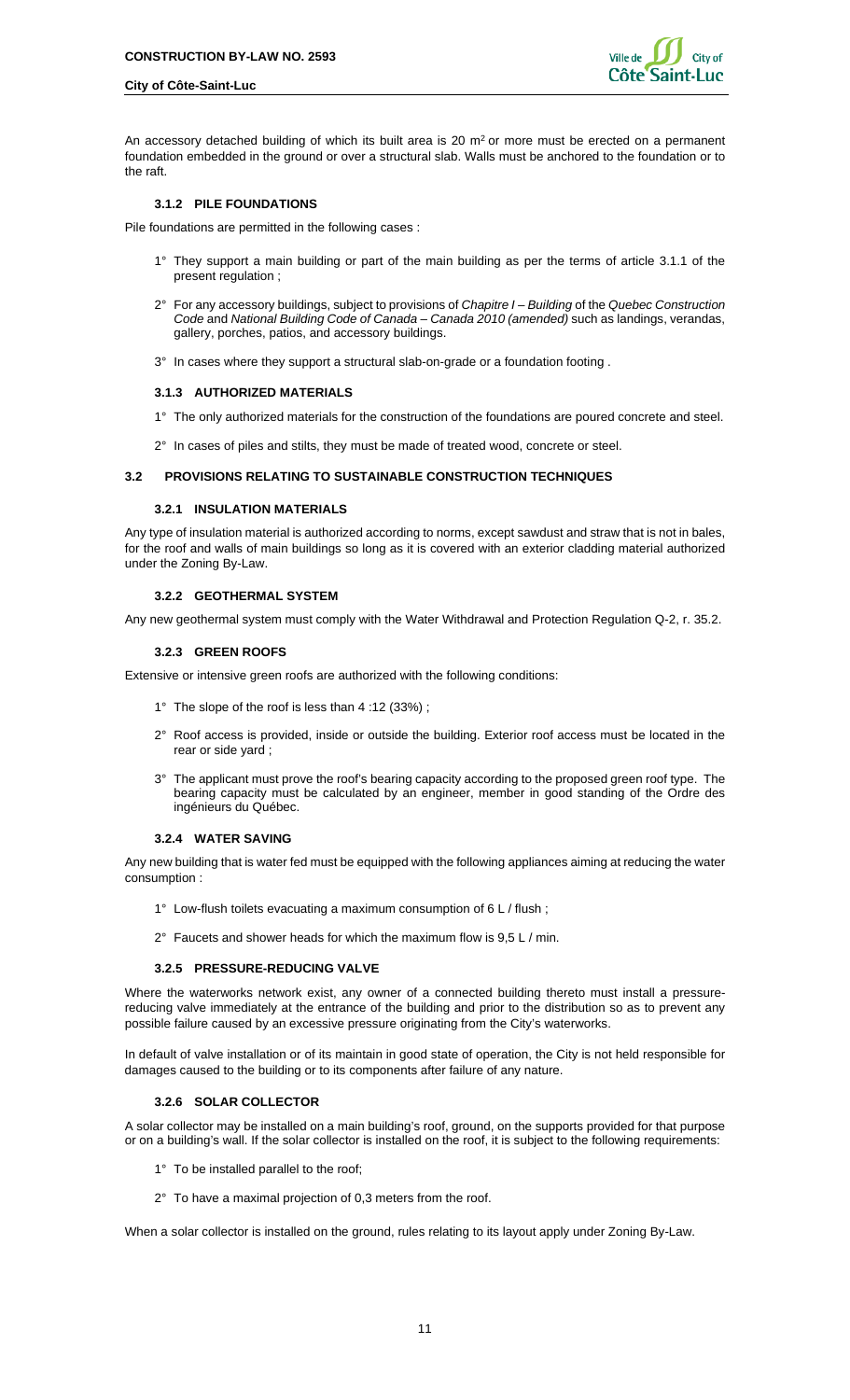

## **3.2.7 CHARGING STATIONS FOR ELECTRIC VEHICLES**

<span id="page-11-0"></span>For any new construction, every building must be equipped of an external electric output of 30 A, 240 V into a weatherproof junction box and ready to receive a charging station for an electric vehicle.

### <span id="page-11-2"></span><span id="page-11-1"></span>**3.3 PROVISIONS APPLICABLE TO SANITARY AND RAINFALL WATER**

## **3.3.1 GARAGE DRAINAGE**

Notwithstanding the provisions of the *Quebec Construction Code – chapter III – Plumbing*, and of the National Plumbing Code of Canada – 2010 (amended), it is forbidden to install a siphon on the floor drain of the garage. The floor drain must be directly connected to a retention pit which its minimum dimensions are 450 mm by 600 mm by 450 mm, connected to the sanitary water evacuation network of the main building. The pit must be installed and maintained so as to prevent sand, solids, oil or grease from draining into the sanitary water evacuation network.

When a main building is not served by the municipal sewer network or for a detached garage for which a retention pit is installed, the water originating from that pit must be directed toward an absorbing well or a draining channel located at least at 5 meters from the building's foundation wall.

For an integrated garage to a residence which floor comprises a structural slab in reinforced concrete, the sump demanded under this article is not required. However, the finishing of a slab enabling draining water towards a floor drain must be provided and shall be connected to the sanitary sewer of the building in compliance with the Construction Code – chapter III – Plumbing, and of the National Plumbing Code of Canada – 2010 (amended), or, if the building's not served by the municipal sanitary sewer network directing towards an absorbing well or a drainage ditch located at least of 5 m from the building's foundation wall.

### <span id="page-11-3"></span>**3.3.2 INSTALLATION OF CHECK VALVES (OR NON RETURN VALVES)**

- 1° Where there is a municipal sanitary sewer network, any building's owner must install one or many check valves onto horizontal connections collecting used or infiltration waters from the plumbing devices such as sumps, floor drains, retention pits, interceptors, tanks, pour-flush toilets, tubs, and other traps and accessories installed in the basement and caves so as to prevent backflows inside the building ;
- 2° Such a check valve must be installed in compliance with the requirements of the *Quebec Construction Code* – chapter III – Plumbing, and of the National Plumbing Code of Canada – 2010 (amended);
- 3° The aforesaid must be installed on a secondary pipe. It shall never be directly installed on the exit pipe of a floor drain. No check valve must be installed on a building's drain. The use of a thread plug enabling to close the aperture of a floor drain is permitted, but does not constitute a check valve for the purpose of this By-Law ;
- 4° When a horizontal connection is equipped with a check valve, it must never collect rainfall water nor used water coming from devices that are located on upper storeys. However, in case of a backflow hazard, the City demands check valves on the connections that collect rainfall water originating from exterior surfaces below ground level of the neighboring lot and those that are adjacent to the building such as the parking garage ramp or exterior entrances ;
- 5° Notwithstanding section 4.9.5 of the *Quebec Construction Code* chapter III Plumbing, and the National Plumbing Code of Canada – 2010 (amended), the use of a non return valve of compression type is prohibited. It is understood that this provision is not intended to prevent from the use of any other type of non return valve that is compliant with the aforesaid code.
- 6° In no case, shall a non-return valve be installed on the main (domestic) sanitary collectors.

### <span id="page-11-5"></span><span id="page-11-4"></span>**3.4 SPECIFIC PROVISIONS**

## **3.4.1 FIRE SEPARATION IN A DETACHED SINGLE FAMILY DWELLING**

Notwithstanding section 9.10.9 of the *Quebec Construction Code – Chapter I, Building* and the *National Building Code – Canada 2010 (amended)*, it is not mandatory to have a fire separation between a suite of a home office occupancy as a complementary use and the rest of a detached or semi-detached single or twofamily dwelling.

## <span id="page-11-6"></span>**3.4.2 CARBON MONOXIDE ALARM**

At least one carbon monoxide alarm must be installed in all dwelling units :

- 1° That includes a garage access;
- 2° That includes a heating system, fireplace, appliance or other equipment operating with combustible fuel excluding a drying device for clothes.

The carbon monoxide detector shall be compliant with the standard CAN/CSA-6.19 01, and must be in a state of operation, be installed at garage level and bedroom level(s), be connected to the electricity supply system and also be provided with a battery supply enabling to operate during the event of a power failure.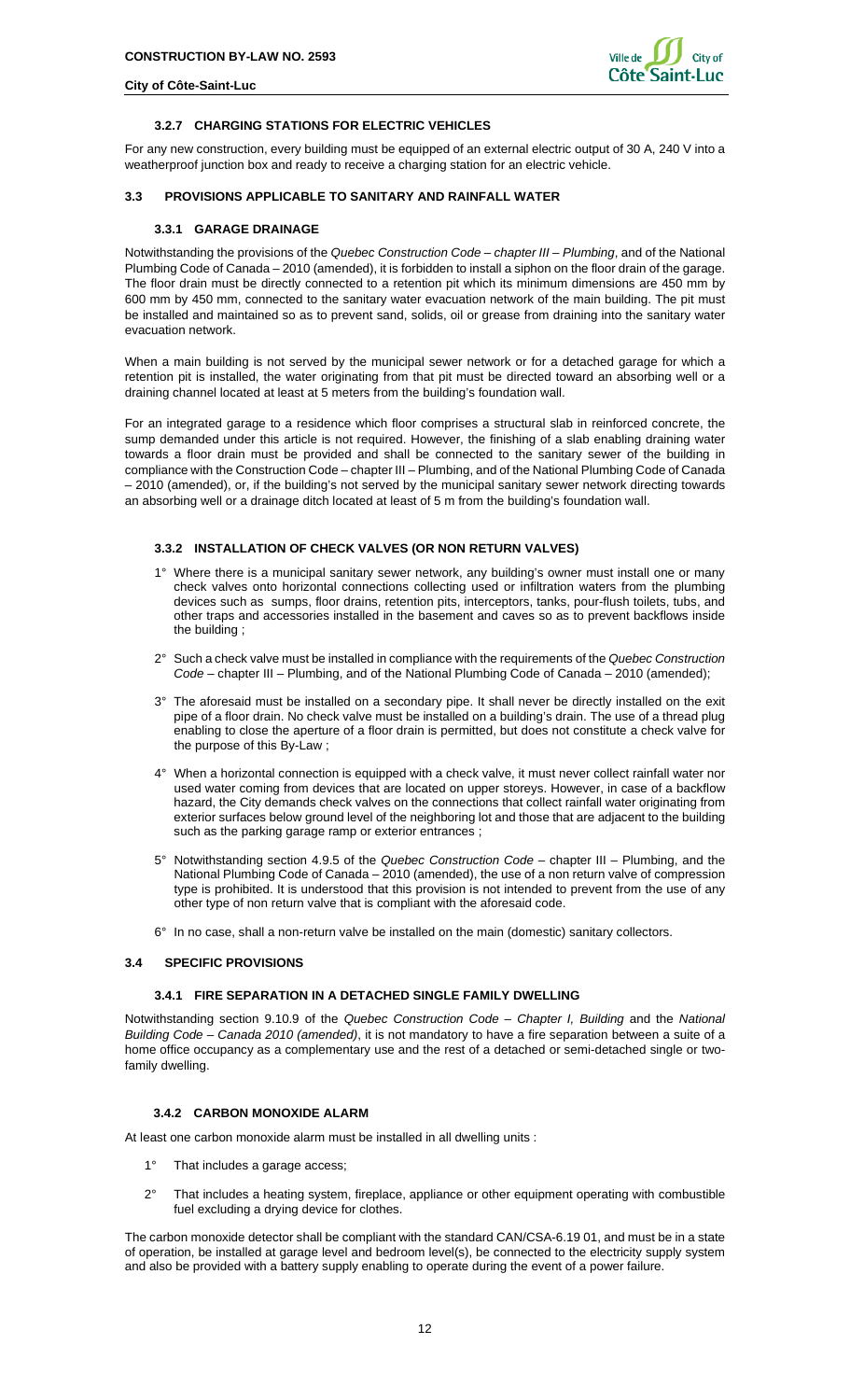

In the case of a rented dwelling, the owner of the building is responsible for the installation and the replacement of the aforesaid detector in the cases where it is not operating or has been installed more than ten years ago. The tenant is responsible to verify if it operates adequately and to notify the owner otherwise. The tenant is also responsible for the replacement of the batteries, if needed.

In the case of a dwelling unit which is being occupied by the owner or his beneficiaries, the owner is responsible for the installation of the detector, for its replacement in the cases where it is not operating adequately or has been installed more than 10 years ago. He is also responsible for the battery replacement, if needed.

The installation of a carbon monoxide detector system connected to a security station does not restrain the owner from the obligation of having an independent system designed and installed in accordance with this section.

### <span id="page-12-0"></span>**3.4.3 AUTOMATIC SPRINKLER SYSTEMS**

Notwithstanding section 3.2.2 of the *Quebec Construction Code – Chapter I, Building* and the *National Building Code – Canada 2010 (amended)*, all new buildings, including buildings destroyed or damaged by a disaster (as defined in article 3.7.4 of the present by-law) must be equipped with an automatic sprinkler system, which shall be designed, constructed, installed and tested in conformity with NFPA 13, 13D and 13R depending on the building type.

### <span id="page-12-1"></span>**3.4.4 REFUSE, ORGANIC WASTE AND RECYCLABLES CHUTE**

All buildings containing more than twelve (12) dwelling units and three (3) or more stories must offer a chute that accommodates all three (3) waste materials: refuse, organic waste and recyclables.

## <span id="page-12-2"></span>**3.4.5 HEATING AND AIR CONDITIONING**

All new buildings must be equipped with a permanent heating and air conditioning system that serves all dwellings, minimum and maximum permitted temperatures shall be established by the Building Sanitation and Maintenance By-Law.

## <span id="page-12-4"></span><span id="page-12-3"></span>**3.5 PROVISIONS RELATING TO NURSING HOMES**

### **3.5.1 SMOKE ALARM**

<span id="page-12-5"></span>Every room must be equipped of an electrical smoke alarm. These alarms must be interconnected in a way to activate automatically as soon as one smoke alarm is set off.

## **3.5.2 PORTABLE EXTINGUISHER**

Any residence must be equipped of at least one portable extinguisher on each storey near the exit doors. Every portable extinguisher must be compliant with the standard NFPA-10 of category 2-A, 5-B, C.

## <span id="page-12-6"></span>**3.6 PROVISIONS REGARDING FORTIFICATION AND PROTECTION OF MAIN BUILDINGS AND ACCESSORIES**

## <span id="page-12-7"></span>**3.6.1 ANTI-FORTIFICATION STANDARDS**

The use, assembly and maintenance of materials in order to ensure the shielding or the fortification of any building against firearm projectiles, use of explosives, shock, or vehicle ramming or other type of assault are prohibited on the entire territory.

Without limiting the generality of other provisions, are also prohibited :

- 1° The installation and the maintenance of open or opaque protective steel plates in the interior or exterior of the building;
- 2° The installation and the maintain of bullet-proof protective shutters or any other material resistant to explosives or shocks around the openings of the building ;
- 3° The installation and the maintain of an armoured or specially reinforced door to resist the impact of firearm projectiles;
- 4° The installation and the maintain of a grating or metal bars, whether for the access to the entrance, doors or windows, with the exception of those in the basement, in the cave, or in a crawl space. However, this protection system must be portable in a way that it is possible to completely clear the window to enable occupants to evacuate. It must be possible to unlock and to activate the system from the inside without keys or particular knowledge;
- 5° However, the prohibition of the foregoing subparagraph does not apply to gratings and protection bars against robberies installed in the windows, doors of establishments part of the group of occupancy "Commerce and offices", "Industries", "Public and institution" and "Agriculture";
- 6° The installation of laminated glass (H-6) or of any other bullet-proof glass in the windows and doors;
- 7° The installation of a wall or part of an interior or exterior wall of a building or of an observation tour, in reinforced concrete or not or specially reinforced to resist the impact of firearm projectiles;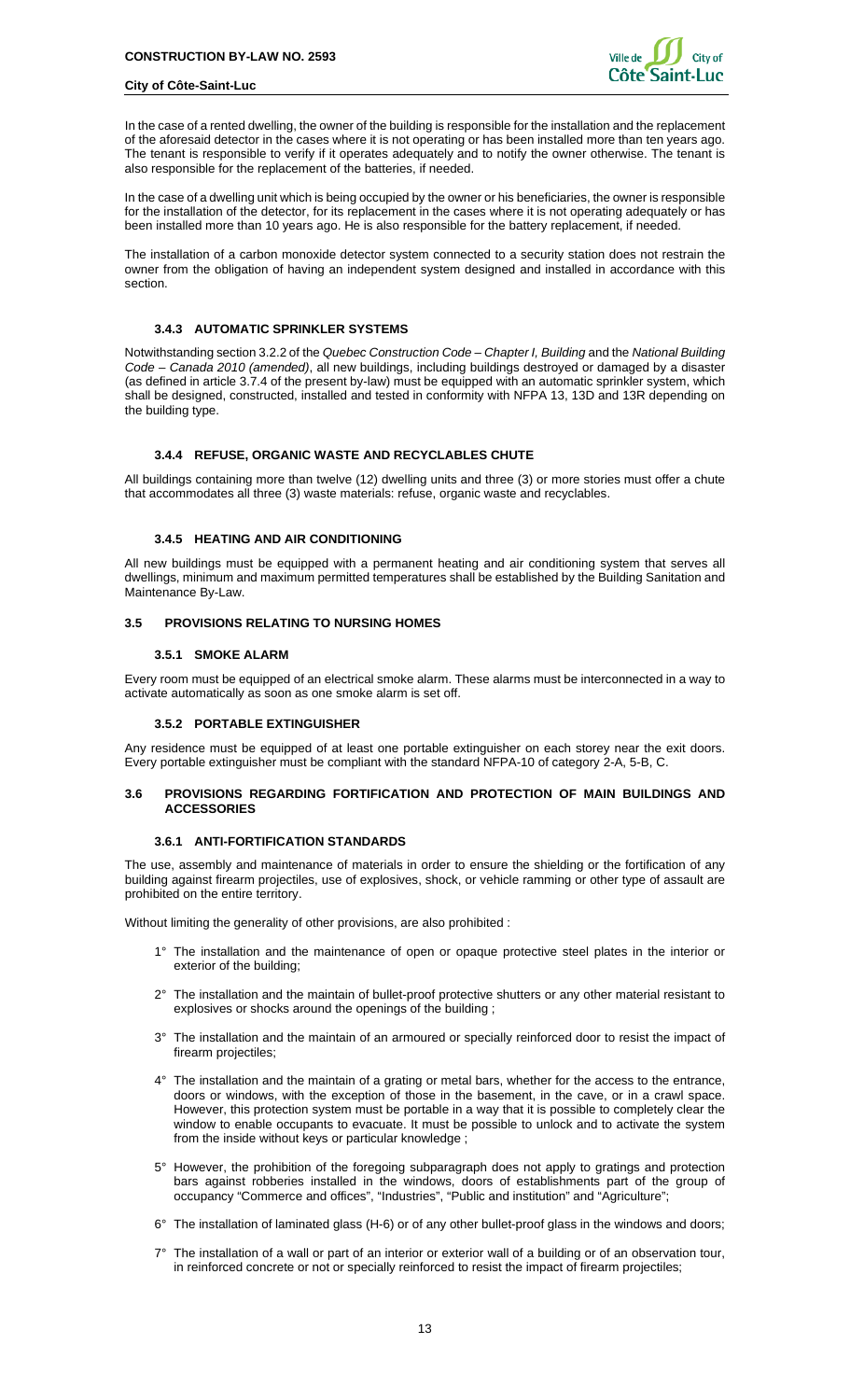![](_page_13_Picture_2.jpeg)

- 8° Are removed from this provision, buildings or parts of building whose use, practiced in accordance with the regulations of the City is the following :
	- a) Financial institution;
	- b) Money transportation company;
	- c) Firearm and munition custodians;
	- d) Police station and detention facility;
	- e) Municipal garage;
	- f) Jewelry;
	- g) Fur sales shop and warehouse;
	- h) Software commerce and warehouse;
	- i) Scientific and technologic research building;
	- j) Banking machine;
	- k) Vault or secured room intended to store and to protect collections, artifacts, art works or documents in a museum, archive center or in a library.

## <span id="page-13-0"></span>**3.7 PROVISIONS RELATING TO INCOMPLETE, UNOCCUPIED, DESTROYED, DAMAGED OR DILAPIDATED BUILDINGS**

#### <span id="page-13-1"></span>**3.7.1 SECURITY**

Any incomplete, unoccupied, or unused building must be closed off or barricaded from within the building in order to prevent any accident.

<span id="page-13-2"></span>Any excavation hole and any foundation that are not immediately used of an incomplete or damaged building must be completely enclosed by a minimum 2 metre high fence.

## **3.7.2 INCOMPLETE BUILDINGS**

The owner, the creditor, the purchaser of an incomplete building has the obligation to proceed to the completion of the works in compliance with the delays and requirements that are provided for this matter in the By-Law regarding permits and certificates.

#### <span id="page-13-3"></span>**3.7.3 DAMAGED OR DILAPIDATED BUILDINGS**

<span id="page-13-4"></span>Any damaged, dilapidated, or partially destroyed building must be repaired or demolished and the lot must be completely cleaned.

#### **3.7.4 BUILDINGS DESTROYED OR DAMAGED BY A DISASTER**

Any building destroyed or damaged by a disaster must be demolished, the foundations must be demolished or filled-in and the lot must be entirely levelled within the next 12 months following the disaster. In such a case, reconstruction works shall begin within that period of 12 months following the disaster.

Reconstruction or restoration of a destroyed or potentially dangerous building and having lost at least half of its value by a fire or any other case must be carried out in accordance with the provisions in this By-Law.

During the period from disaster to demolition or the beginning of reconstruction works, the building must be conveniently closed off or barricaded or, if needed, surrounded by a fence in compliance with the provisions of article 4.1.2.

#### <span id="page-13-5"></span>**3.7.5 WORKS TO BE CARRIED OUT AT THE OWNER'S EXPENSE**

If, within the 48 hours of its notification, the owner does not comply with the notice given by the designated official relating to this Chapter's provisions, the required protection works will be carried out by the City at the owner's expense without waiving the possibility of further recourse provided for in this By-Law.

## <span id="page-13-6"></span>**CHAPTER 4 PROVISIONS RELATING TO CONSTRUCTION AND DEMOLITION WORKS**

## <span id="page-13-8"></span><span id="page-13-7"></span>**4.1 SECURITY ON A CONSTRUCTION OR DEMOLITION SITE**

#### **4.1.1 GENERALITIES**

- 1° A building construction or repair must not constitute a disturbance for the adjacent properties' occupants and shall not expose public and private security to any danger;
- 2° No excavation or foundation can remain out in the open for more than 6 months. At the expiration of this delay, the foundations shall be demolished and the excavation must be filled with soil.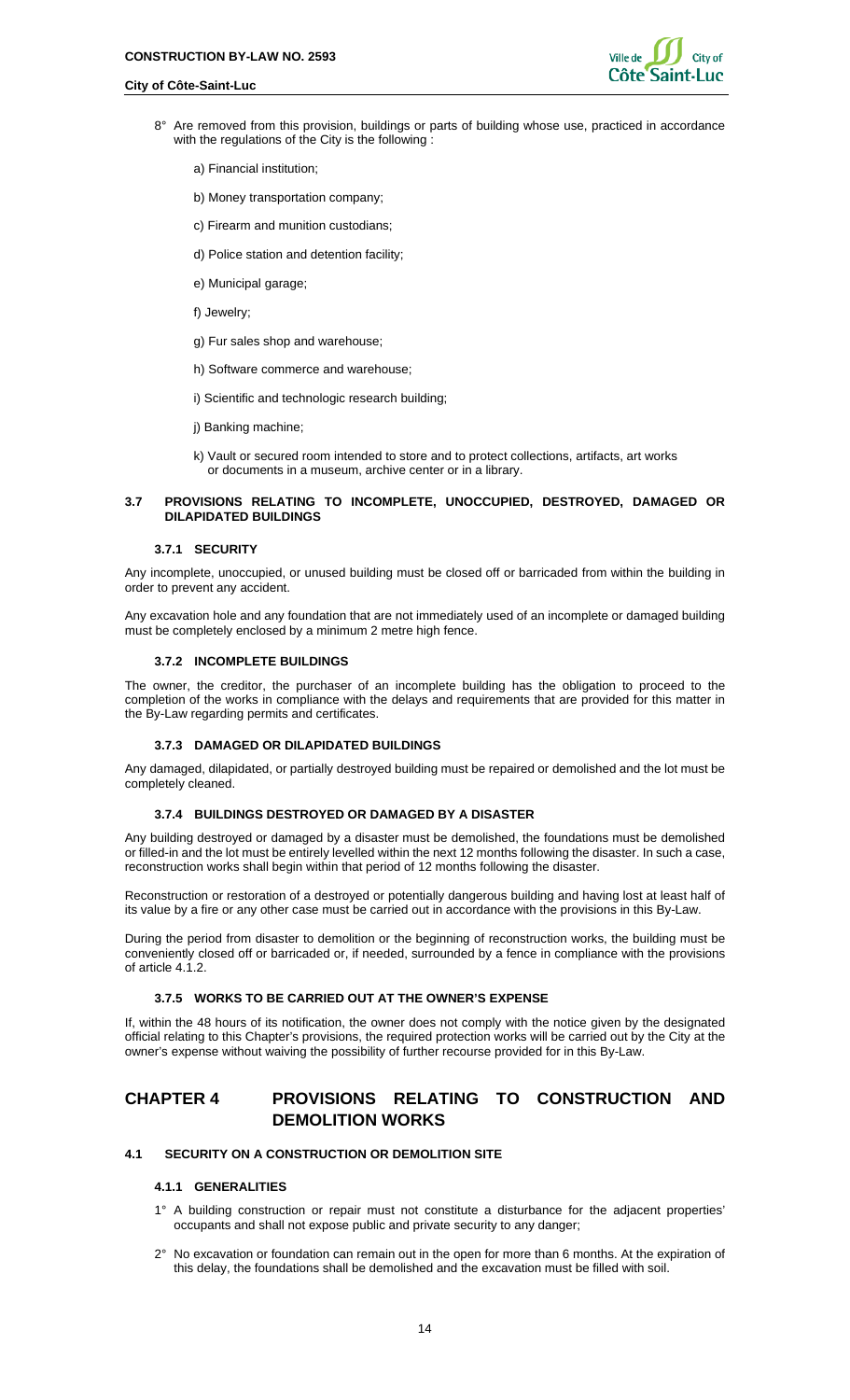![](_page_14_Picture_2.jpeg)

- 3° All construction or demolition site, must, at all times, be clean and well maintained;
- 4° It is forbidden, on a demolition site, to burn debris or rubble resulting from works;
- 5° Debris or demolition materials shall be appropriately treated in order to avoid dust emissions.
- <span id="page-14-0"></span>6° Surroundings streets/sidewalks must, at all times, be clean and well maintained.

#### **4.1.2 OBLIGATION OF FENCING**

The installation of a fence ensuring public security is mandatory throughout :

- 1° Excavation works of more than 60 cm deep;
- 2° Excavation works during the course of a pool construction which enables water accumulation;
- 3° Demolition works;
- 4° New construction and major outdoor renovation works;
- 5° Use of a lot or site where storing all the necessary equipment and/or material to carry out the works;
- 6° Works being carried out at less than 2 meters away from a public thoroughfare;
- 7° Any potentially dangerous situation for the public that is identified by the designated official.

A security fence must be installed for a period of time starting at the beginning of the works and must be removed no more than 10 days following the end of it.

A security fence must satisfy the following requirements :

- 1° To be a solid structure (wood, metal, or other) ;
- 2° To have a minimum height 2,0 meters and a maximum height of 2,4 meters;
- 3° Openings in the fence must not let through a spheric object superior to 100 millimeters ;
- 4° Entrances and exits must be equipped with barriers and be clearly identified. When the construction site is closed, theses entrances and exits shall be locked ;
- 5° To be adequately maintained until the day of its dismantlement.

#### **4.1.3 CLEANING OF LOTS AFTER DEMOLITION**

<span id="page-14-1"></span>In the two days following the end of demolition works, the lot must be cleaned from all debris and rubble and properly levelled. Debris and rubble resulting from demolition shall be transported off-site and be placed in an authorized site to this end by Quebec's Minister of the Environment.

The building's foundations must be removed and the excavation must be filled-in within the same delay of two days except in the case where an engineer certifies that the foundations are reusable for a new construction.

Service connection to an aqueduct or a sewer network must be closed and the designated official shall approve the aforesaid works before the connection is buried.

In the case where a building is connected to a system of purification or of waste water evacuation, if the construction hasn't been undertaken within the next twelve months following the expiration of the certificate of demolition authorization, septic tanks, retention tanks and any other tank or reservoir part of a primary, secondary, and tertiary treatment system must be disposed of, without any other delay, according to the manner provided for in *Regulation respecting waste water disposal systems for isolated dwellings* (R.R.Q., 1981, c. Q-2, r.22).

#### <span id="page-14-2"></span>**4.1.4 CLEANLINESS OF LOTS**

During a building construction or demolition, it is forbidden to leave scrap of any nature, messy materials and substances on site which could potentially provoke the spread fire to the adjacent properties. Airborne materials must be removed.

During construction or demolition, any owner must keep his lot, buildings and complementary uses in good state of conservation and of cleanliness. He must make sure that all yards and vacant lots are cleared of branches, brush, weeds, debris, scrap, rubbish, trash, paper, empty bottles or foul substances so as to not pollute the environment.

<span id="page-14-3"></span>If the owner, tenant or occupant fails to comply with the provisions of this By-Law, the municipal Council is entitled to clean the lot or building, at the owner's expense, pursuant to the Law.

#### **4.1.5 EQUIPMENT ON CONSTRUCTION SITE**

For any construction or demolition project, the owner or the work executor must be equipped with a container to collect debris resulting from construction or demolition works. Containers must be emptied regularly and covered if the designated official deems necessary.

Any fixture or equipment installed on a construction or demolition site must be removed within the next 30 days following the end of the works.

The owner and work executor are responsible for any accident, damage to the individual or to public or private property following the works subsequently.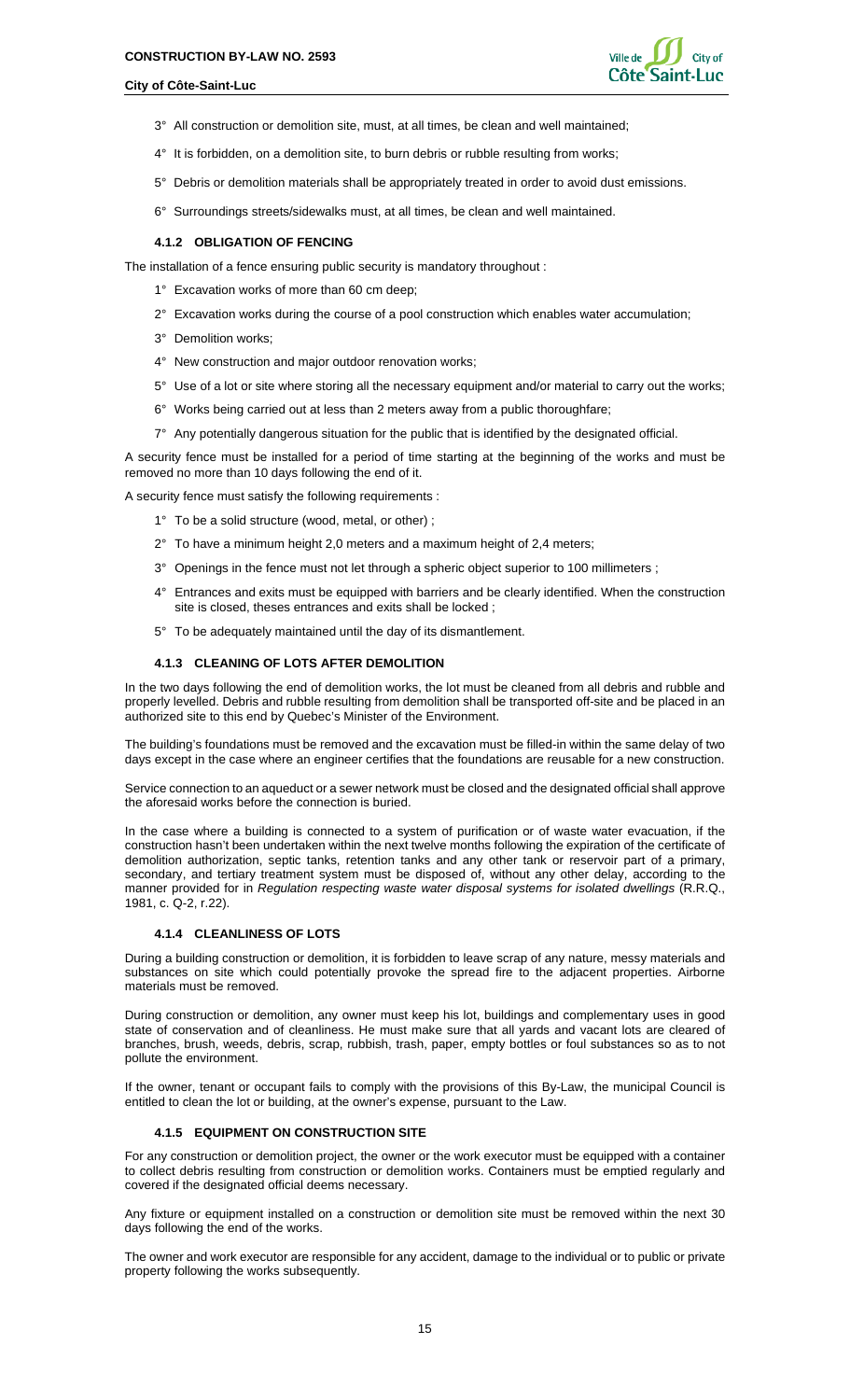#### **4.1.6 USE OF PUBLIC PROPERTY**

<span id="page-15-0"></span>No person may use public property in the context of works prior to having obtained a written authorization from the designated official. The following provisions apply :

- 1° During the daytime, the occupied space must be delimited by cones, barriers, a fence or another device for public protection ;
- 2° During the nighttime, besides the device that is provided for in subparagraph 1, streetlights and/or reflective panels approved by the designated official must delimit the occupied space ;
- 3° At least one sidewalk must be kept free at all time and if the works are likely to provoke the falling of materials or objects on the sidewalk, a temporary construction shall be erected over it in order to protect pedestrians;
- 4° The applicant is held responsible for the maintenance of a portion of a public street that is occupied during the works, and is also held responsible, at the end of that period, to entirely clear it and to clean it in order to remove all debris, to the satisfaction of the designated official.
- 5° The applicant is responsible for the deterioration of the roadway or the sidewalk resulting from the occupation of the public street and must assume the repair costs;
- 6° The person in charge of the works must possess and maintain in force for the duration of the public street's occupation, an insurance policy covering his responsibility regarding any damage or injury that a person may suffer from the public street's occupation.

#### <span id="page-15-1"></span>**4.1.7 PROTECTION OF TREES**

When one tree or more trees must be preserved pursuant to the urban planning regulations, the holder of the construction or demolition permit shall protect them with a protection cage or with fences for the entire duration of the work.

## <span id="page-15-2"></span>**CHAPTER 5 PROVISIONS RELATING TO THE PERMIT APPLICATIONS**

## <span id="page-15-4"></span><span id="page-15-3"></span>**5.1 CONSTRUCTION PERMITS**

### **5.1.1 GENERALITIES**

For the entire territory of the City of Côte-Saint-Luc, all works listed below require a construction permit issued prior to the commencement of said work :

- 1° All new construction ;
- 2° Alteration, restoration, renovation, enhancement, modification, arrangement, occupation, usage, transportation, demolition or major repairs to an existing building or structure ;
- 3° The enlargement or extension of an existing building ;
- 4° Necessary excavation pertaining to the above ;
- 5° Replacement of the heating or air conditioning system for another type of system ;
- 6° Boring holes or pile driving ;
- The erection of any temporary structure : temporary carport, construction site crane or office, tent, signage, etc.
- 8° No construction permit is required for regular maintenance or minor repairs. All works listed below, but not limited to, are considered as normal maintenance works of a building or structure.
	- *a)* Replacement or repair of the finishing on interior walls provided that the use of materials is identical, equivalent of nature or superior and that no modification is brought neither to the structure nor to its insulation materials :
	- *b)* Air vent installation ;
	- *c)* Painting work (interior) ;
	- *d)* Creosoting works for walls, roof and roof tarring ;
	- *e)* Ventilation works provided that the structure is not being modified or manipulated ;
	- *f)* Installation or replacement of gutters ;
	- *g)* Repair of mortar joints ;
	- *h)* Repair of damaged or deteriorated elements of a balcony, gallery, patio or other structure of such type, provided that they aren't extended or modified (handrail, steps, floorings, etc.) ;
	- *i)* Installation of an alarm system ;
	- *j*) Installation of a smoke evacuator (venting hood) in case of a strictly residential occupation ;
	- *k)* Repair or construction of shelves and cupboards except in the case of a complete kitchen renovation ;
	- *l)* Landscaping which only includes flower plantations or sod laying.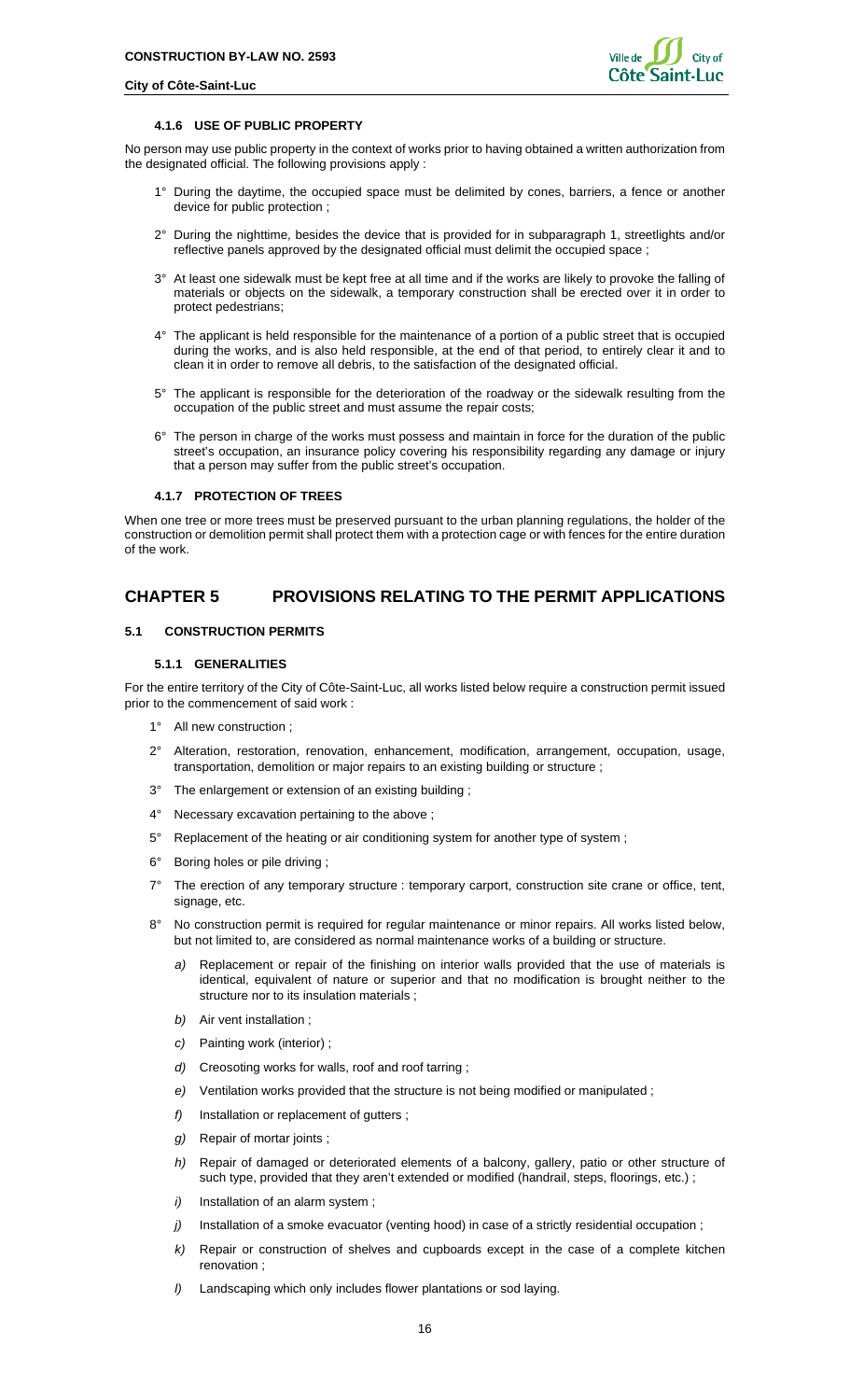![](_page_16_Picture_2.jpeg)

The exemption from the obligation to obtain a building permit does not exempt from the obligation to comply with the present By-Law and with any other applicable By-Laws, nor waive the obligation to make inquiries to the designated official in case of any doubt.

## <span id="page-16-0"></span>**5.1.2 VALIDITY OF A BUILDING PERMIT**

The following requirements must be satisfied in order to ensure the validity of a building permit :

- 1° Construction works may not start prior to the issuing date of the building permit. Moreover, the installation of a security fence is required and must satisfy the provisions of section 4.1.2 of this bylaw. Anyone contravening this provision commits an infraction ;
- 2° Construction works must be carried out or completed in accordance with the plans and documents approved by the designated official at the permit's issuance ;
- 3° The building permit must be visibly displayed on the construction site and must remain in place until completion of the aforesaid works;
- 4° Any permit application must comprise all the listed elements in section 5.1.4 of this By-Law. Also, any application shall be signed by the owner or its representative subject to a written authorization from said owner.

## <span id="page-16-1"></span>**5.1.3 VALIDITY OF A CONSTRUCTION PERMIT FOR BOREHOLE OR DRIVING OF PILES**

In addition to the prescribed requirements of section 5.1.2, the City of Côte-Saint-Luc may not issue a building permit neither for a borehole nor for the driving of piles without obtaining a previous confirmation from the Water Service of the City of Montreal establishing that the comprised information in the building permit application for a borehole or pile driving is compliant with the criteria in Annex B of this By-Law.

#### <span id="page-16-2"></span>**5.1.4 INFORMATION AND REQUIRED DOCUMENTS FOR ANY BUILDING PERMIT APPLICATION**

#### **5.1.4.1 MAIN BUILDING**

A building permit application must be accompanied by the following information and documents :

- 1° A duly completed building permit form comprising :
	- *a)* Date of application ;
	- *b)* Name and address of applicant or authorized representative ;
	- *c)* Telephone number and e-mail address of applicant or authorized representative ;
	- *d)* All relevant information aiming at identifying the work executor(s) ;
	- *e)* A written proof of details and costs incurred by the works (invoice, estimate, etc.) ;
	- *f)* The existing and projected use of the building or part of the building that is covered by the application as well as the building's gross area and volume, or the projected extension.
- 2° Three (3) copies of the following documents :
	- *a)* A certificate of location prepared by a land surveyor ;
	- *b)* Plans, elevations, sections, sketches and specifications, prepared, signed and stamped by a registered professional member in good standing of Quebec's recognized professional ordres, and competent in that field of expertise. The above plans must be drawn to scale and show all building parts to be built in detail ;
	- *c)* As an example, but without limitation, the following plans may be required :
		- **Architectural plans:**
		- Structural plans;
		- Mechanical plans (plumbing, heating, air conditioning and ventilation) ;
		- **Electrical plans**;
		- Sprinkler plans ;
		- Lansdcaping plans ;
		- Signage plan ;
		- Sample of materials ;
		- Trees and green spaces protection plan including site preparation ;
		- Certificate of location including the height in meters of the neighboring buildings.

In addition to the required paper copies of the form and the documents listed above, they must also be transmitted in electronic format to the designated official.

#### **5.1.4.2 ACCESSORY BUILDING**

The permit application for an accessory building must be accompanied by the following information and documents :

1° A duly completed building permit form comprising :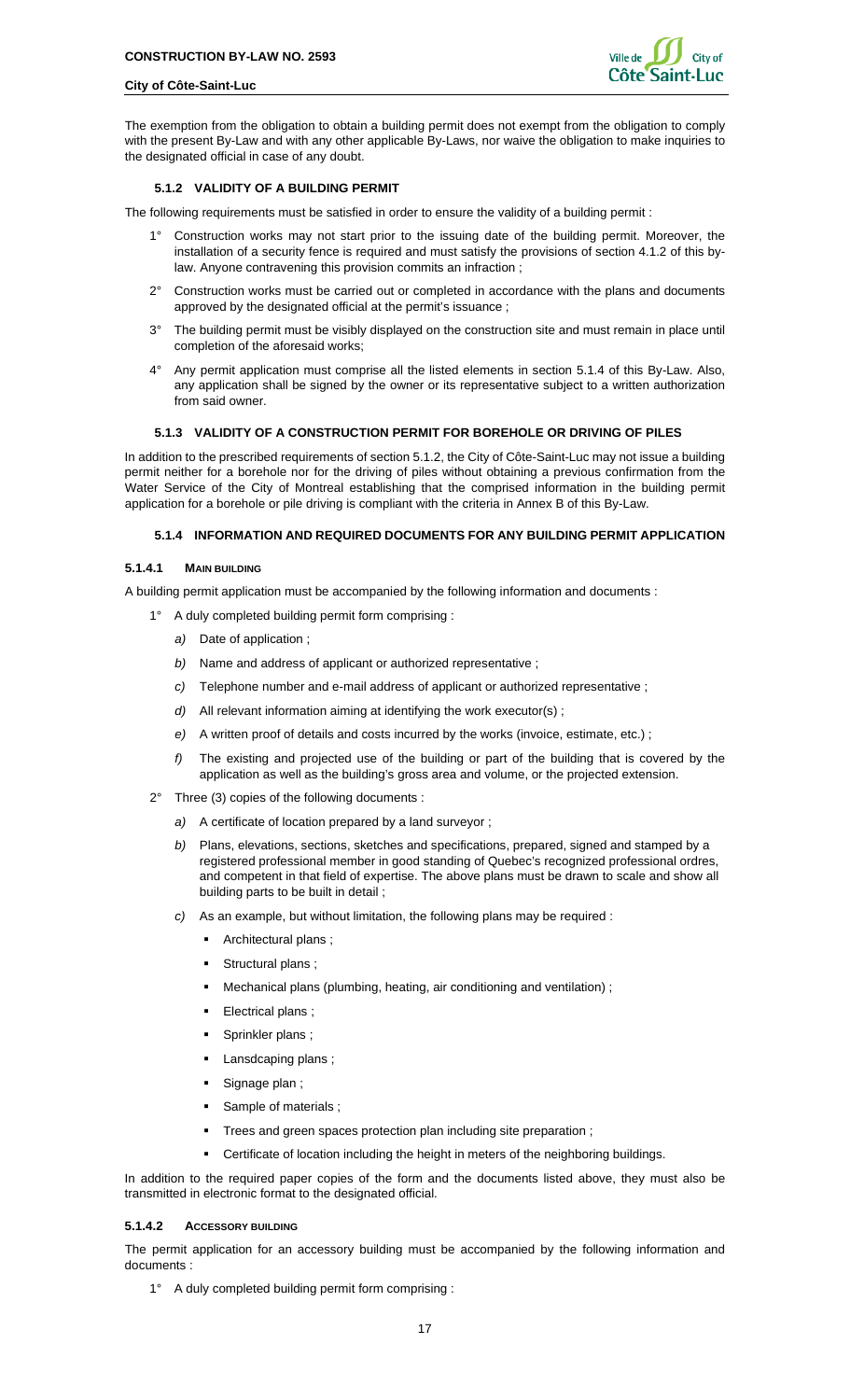![](_page_17_Picture_2.jpeg)

- *a)* Date of application ;
- *b)* Names and address of applicant or authorized representative ;
- *c)* Telephone number and e-mail address of applicant or authorized representative ;
- *d)* All relevant information aiming at identifying the work executor(s) ;
- *e)* A written proof of details and costs incurred by the works (invoice, estimate, etc.) ;
- *f)* The existing and projected use of the building or part of the building that is aimed at in the application and the building's area, gross volume of the projected accessory building.
- 2° Three (3) copies of the following documents :
	- *a)* A certificate of location prepared by a land surveyor ;
	- *b)* Plans drawn to scale including showing all parts of the projected building to be built in detail ;
	- *c)* Without limitation, the following plans may be required :
		- Architectural plans ;
		- **Landscaping plans.**

In addition to the required paper copies of the form and the documents listed above, they must also be transmitted in electronic format to the designated official.

#### **5.1.4.3 CALCULATION FORMULA**

The gross area and volume of the building or its extension is calculated in the following manner :

- 1° Volume : includes the entire space that is encompassed by the building and its foundations and all spaces comprised under the roof.
- 2° Gross floor area : The sum of each floor's area of a building excluding the basement, crawl space and the open balconies, measured from the exterior face of the building's walls.

#### **5.1.4.4 REQUIREMENTS RELATING TO THE CERTIFICATE OF LOCATION**

When a certificate of location is required, it must be prepared by a land surveyor. The document must include a written description of the property and a plan of location drawn to scale.

#### **5.1.4.5 REQUIREMENTS RELATING TO THE PLAN OF LOCATION**

When a location plan is required, it must be prepared by a land surveyor, be drawn to scale and must also include the following information :

- 1° Limits, dimensions, lots' areas constituting the land and the cadastral number ;
- 2° Streets near the lot ;
- 3° All existing or projected servitudes ;
- 4° Location of existing lakes and watercourses, high-water mark and shoreline limits. If such is the case, the height and the shore's bank slope of the shore shall be indicated ;
- 5° Location of wetlands ;
- 6° Limits of a floodplain ;
- 7° Location and dimensions of any construction and of any work, their distance in relation to other constructions and also to the property lines ;
- Location and dimensions of parking units, manœuvring areas and any exterior parking area. In the case where parking units reserved for handicapped persons are provided for, they shall also be identified on the plan.

#### **5.1.4.6 REQUIREMENTS RELATING TO PLANS, SECTIONS, AND ARCHITECTURAL OR STRUCTURAL DETAILS**

When plans, sections and architectural or structural details are required, they must include the following elements :

- 1° Plans of every floor showing their respective perimeter, area, room division, use, openings that are practiced thereto, all structural details and dimensions of walls, rooms, corridors and openings ;
- 2° Plans of the roofs, including slopes and use of materials ;
- 3° Detailed elevations of all facades, including openings, types and proportions of siding materials and proposed colours, and all dimensions of the facades, including the ones regarding the floors' openings;
- 4° Sections as well as architectural and structural details which are necessary to ensure the understanding of the project and to verify its compliance.

The plans referred to in the first paragraph above must be drawn to scale. When requested, these plans must be signed and sealed in accordance with the *Architects Act* (R.L.R. Q., c. A-21) and the *Engineers Act* (R.L.R.Q., c. I-9).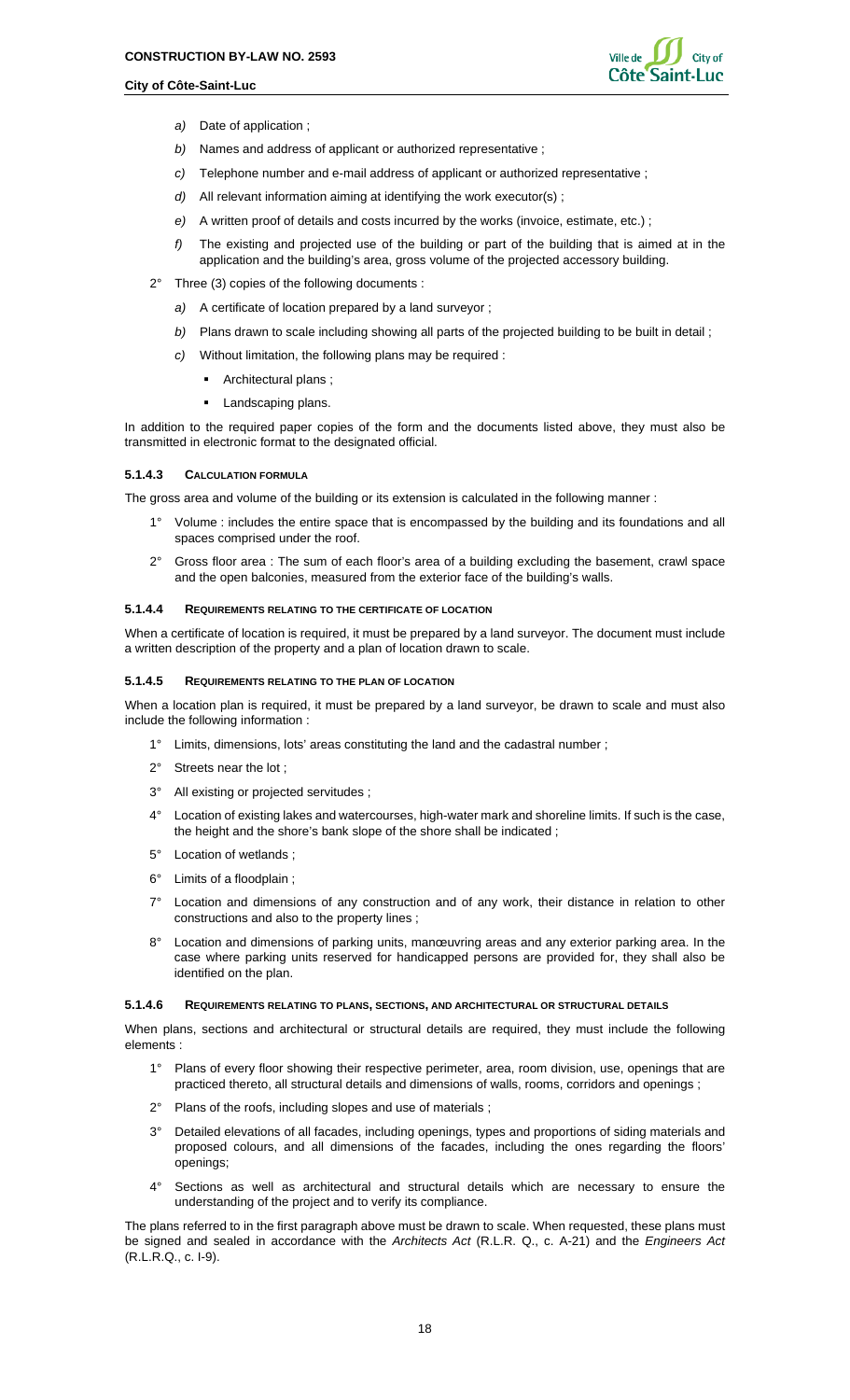#### **5.1.4.7 BUILDING OR PART OF A BUILDING EXEMPTED OF THE APPLICATION OF CHAPTER I – BUILDING OF QUEBEC CONSTRUCTION CODE**

All plans, elevations, sections, sketches and specifications showing the required details to verify the compliance of a building or part of it with the standards established in Annex "A" of the By-Law *(Chapter I – Building* of the *Quebec Construction Code)*, must be carried out and signed by a registered professional member in good standing of a professional order in Quebec and competent in that field of expertise when required by an Act or By-Law.

## <span id="page-18-0"></span>**5.1.5 OBLIGATION TO PROVIDE CERTAIN ADDITIONAL INFORMATION AND DOCUMENTS**

According to the nature of the application, the designated official may ask the applicant or authorized representative additional information and documents of those required under the present By-Law if they are essential to verity the compliance of the aforesaid application with the applicable provisions of the urban planning regulations.

## <span id="page-18-1"></span>**5.1.6 EXEMPTION TO PROVIDE CERTAIN DOCUMENTS**

According to the nature of the application, the designated official may indicate to the applicant the information and documents among those listed in this By-Law, the ones which are not required for the application's analysis and, therefore, that are not to be provided.

## <span id="page-18-2"></span>**5.1.7 MODIFICATION OF A BUILDING PERMIT**

When approved, the building permit may not be modified. The owner or applicant who wants to modify the plans and specifications during construction must file with the designated official a new application for a permit indicating in a precise manner the modifications proposed.

No work entailing the proposed modifications to the plans and specifications may be carried out prior to the issue of a new permit approving the aforementioned modifications.

## <span id="page-18-3"></span>**5.1.8 RESPONSIBILITY OF THE OWNER OR THE APPLICANT**

The owner or applicant obtaining a building permit must ensure that all vehicles and equipment engaged in the construction work and travelling over City streets to and from the construction site, do not constitute a nuisance.

For this current section, a nuisance comprises trails, tracks or litters of mud, soil, stone, brick, debris or any other type of construction materials. The City is entitled to clean up such nuisances daily at the permit holder's expense, without waiving the possibility of further recourse provided for in this By-Law.

## <span id="page-18-4"></span>**5.1.9 DELIVERY CONDITIONS OF BUILDING PERMITS**

The designated official issues the permit if :

- 1° The application complies with all of the urban planning regulation in force;
- 2° The permit application form, described in this By-Law, is completed and signed ;
- 3° The application is accompanied with all the required plans and documents by this By-Law ;
- 4° All construction must be served by municipal sewer and waterworks networks;
- 5° The proposed building must have a facade which faces an existing street ;
- 6° All expenses have been duly paid.

## **5.1.10 BUILDING PERMIT DELIVERY DELAY OR REFUSAL**

<span id="page-18-5"></span>The designated official shall have 30 consecutive calendar days starting from the date where all required documents have been filed for the permit's delivery or refusal. In case of a refusal, the designated official must give back to the applicant a written document mentioning the elements which were not compliant with the regulation in force.

If the permit application is subject to Site Planning and Architectural Integration Programs By-Law (SPAIP) and/or the By-Law on Minor Exemptions, a maximum delay period of 30 consecutive calendar days starts the day of the adoption of the resolution by the Council who approves the plans or the minor exemption request ;

No project may start without obtaining a permit.

## <span id="page-18-6"></span>**5.1.11 BUILDING PERMIT CANCELLATION AND NULLITY**

A building permit becomes null and void in the following cases :

- 1° The works have not started within a delay of 180 days following the date of delivery of the permit;
- 2° The works are interrupted during a period of more than 90 consecutive days ;
- 3° The following works are incomplete within a period of 90 days :
	- *a)* A modification of a building ;
	- *b)* The demolition of a building ;
	- *c)* The installation of fence or hedge ;
	- *d)* The construction of a garden shed ;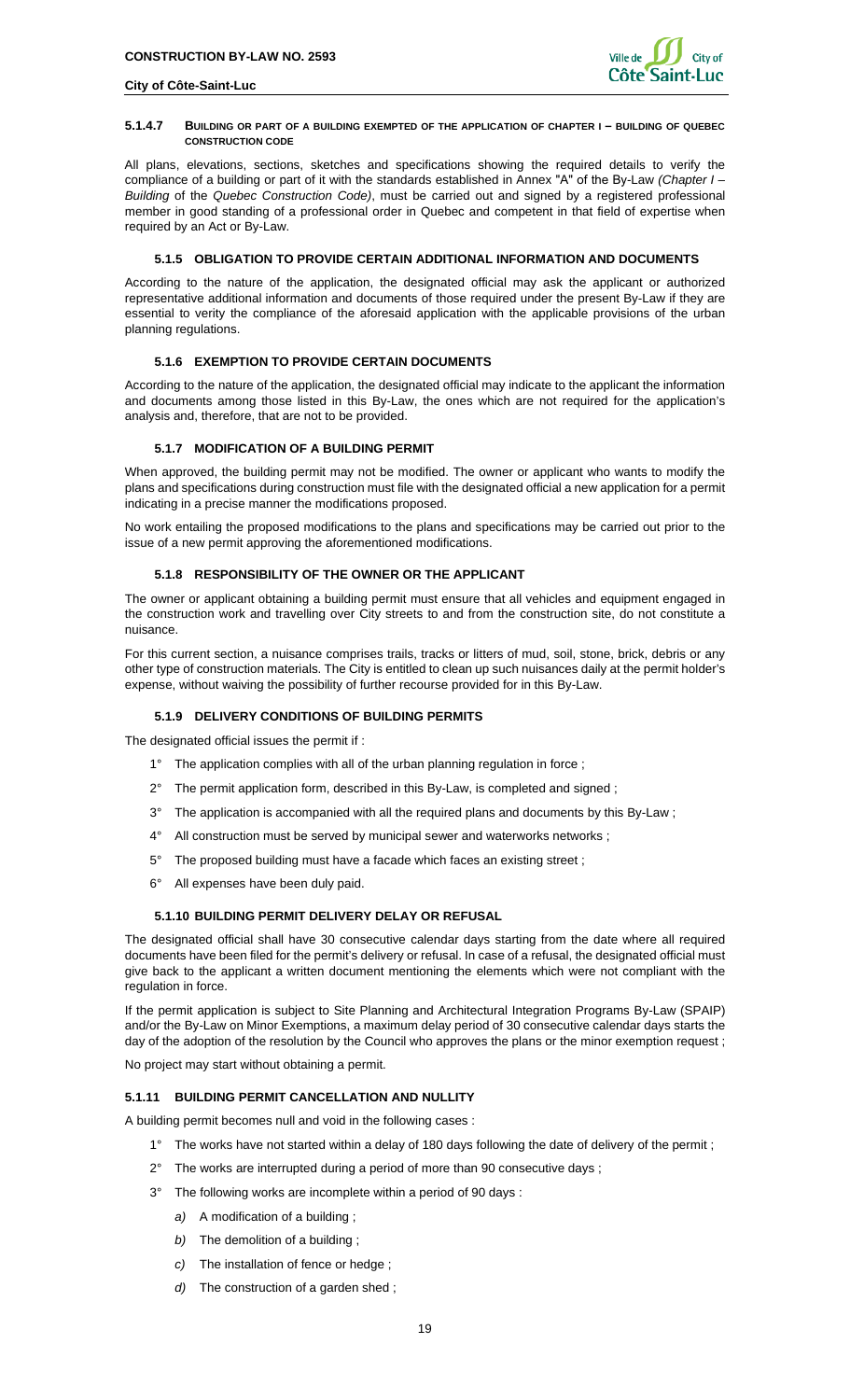![](_page_19_Picture_2.jpeg)

- *e)* The installation of a sign ;
- *f)* The installation of a swimming pool ;
- *g)* The construction of a driveway.
- 4° The construction or extension of single-family dwellings and duplexes are incomplete within a delay of 12 months ;
- 5° The construction or extension of a multi-family, commercial, public, or industrial building are incomplete within a delay of 18 months ;
- 6° Any owner or applicant whose building permit becomes null and void by the above provisions may not recommence the construction work before filing a new application for a building permit, within a delay of maximum 30 days following the expiration date of the permit. The aforesaid application shall be subject to the provisions of this By-Law and the required fees which are based upon the value of the outstanding works to be completed, are yet again applicable ;
- 7° If there is no new building permit application or if the new building permit expires without the resumption of the work, the City may require the demolition of uncompleted construction work at owner's or applicant's expense ;
- 8° A lot on which an excavation has been carried out in accordance with a building permit must be put back to its original state if there is no constant progression in the works one month after the said excavation has been substantially completed.

#### <span id="page-19-1"></span><span id="page-19-0"></span>**5.2 OPERATING PERMIT FOR A SEMI-PRIVATE OR PUBLIC SWIMMING POOL**

#### **5.2.1 GENERALITIES**

On the entire territory of the City of Côte-Saint-Luc, no semi-private or public swimming pool may be operating and used without the owner having obtained an annual permit for a swimming pool. The aforementioned permit must satisfy the following conditions :

- 1° A permit of annual operation for a semi-private or public swimming pool is valid for a period of 12 months only ; All semi-private or public pools must abide by the Regulation respecting safety in public baths B-1.1, r.11 and Regulation respecting water quality in swimming pools and other artificial pools Q-2, r.39 of the Government of Quebec, as well as all the applicable urban planning regulation in effect ;
- 2° Fees for the delivery of the permit must be paid.

#### **5.2.2 REVOCATION**

<span id="page-19-2"></span>A permit of annual operation for a semi-private or public swimming pool may be revoked at any time by the designated official if he realizes that the owner committed an infraction to the Regulation respecting safety in public baths B-1.1, r.11 and Regulation respecting water quality in swimming pools and other artificial pools Q-2, r.39 of the Government of Quebec and/or to the applicable urban planning regulation in effect ;

Any owner of a semi-private or public pool, must, at any time, allow open access of his pool to the designated official.

## <span id="page-19-4"></span><span id="page-19-3"></span>**5.3 OCCUPANCY PERMIT**

#### **5.3.1 GENERALITIES**

Any building or part of a building that is newly erected for which its use or destination has been changed or that has been subject to an occupancy change, may not be occupied without obtaining an occupancy permit.

#### <span id="page-19-5"></span>**5.3.2 APPLICATION FOR AN OCCUPANCY PERMIT**

All requests of authorization regarding the first occupation of a new construction or building or part of an altered building may only be presented when the construction or transformation work has been substantially completed.

<span id="page-19-6"></span>All applications for an occupancy permit shall be presented in writing to the designated official.

#### **5.3.3 ISSUANCE CONDITIONS**

An occupancy permit may not be issued if the construction or the proposed use contravenes the requirements of this By-Law or any other urban planning regulations of the City of Côte-Saint-Luc ;

The designated official must issue the occupancy permit once he verifies that the work is compliant with all of the regulation in force and under the City's jurisdiction, within a delay of 15 days following the deposit of the application ;

An occupancy permit may only be issued if the fees, as well as a security deposit when required, have been paid by the owner or the applicant.

## <span id="page-19-7"></span>**5.3.4 APPROVAL OF OCCUPANCY**

At his discretion, in compliance with the conditions listed below, the designated official may deliver an occupancy permit for all or for part of a building even if the work has not been completed, subject to :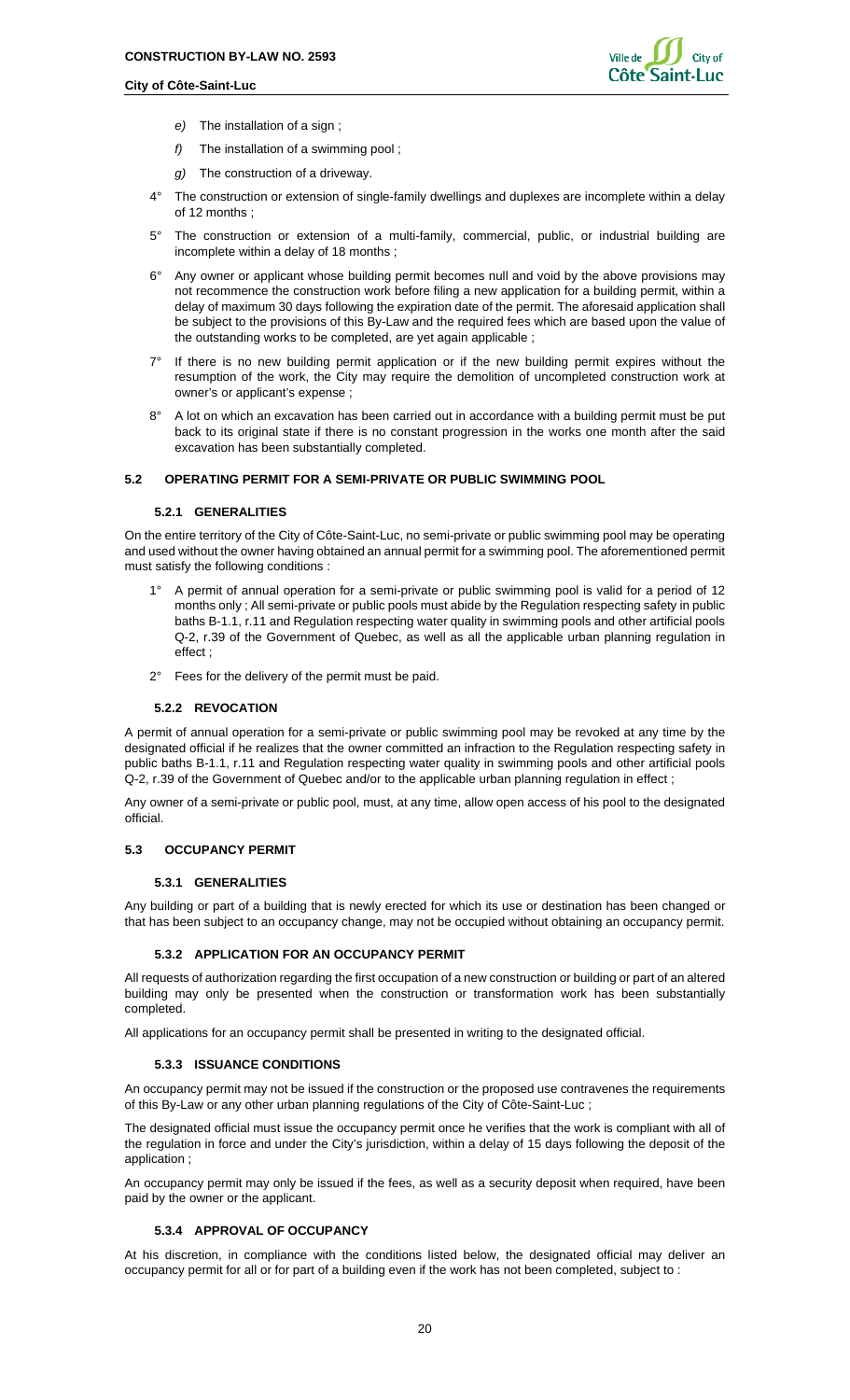![](_page_20_Picture_2.jpeg)

- 1° The structure of the building being completed including the roof;
- 2° The enclosing walls of the building being completed up to the roofing including the exterior finish ;
- 3° The walls enclosing the space to be occupied being completed including the balcony guards;
- 4° All required fire separations and closures being completed on all storeys to be occupied, from the uppermost level down to grade level and below to lower storeys ;
- 5° All required exists being completed and fire separated, including all doors, door hardware, selfclosing devices and all required guardrails and hand-rails being completed from the uppermost floor to be occupied down to grade level and below to lower storeys ;
- 6° All shafts, including closures being completed to the roof and having the required fire separation as well as the required fire protection up to and including the floor/ceiling assembly of the storey above the storey to be occupied ; ;
- 7° Measures having been taken to prevent access by the public to parts of the building and site that are incomplete or still under construction, and to install proper signs clearly identifying these areas ;
- 8° Floors, halls, lobbies and required means of egress being kept free of loose material and other hazards ;
- 9° The required fire separations being completed and all closures being installed for those service rooms which must be in operation ;
- 10° All required plumbing, sprinkler and electrical equipment, fixtures, systems and rooms being installed and/or completed and operational ;
- 11° Required fire alarm system (emergency communication system), smoke alarms, standpipe, fire department connections, stairwell pressurization, emergency power and fire pumps being complete and operational up to the roof ;
- 12° Required pressurized water extinguishers having been installed on all storeys to be occupied ;
- 13° Garage(s) and basement(s) being completed and protected by required sprinkler system(s), complete with fire department connections, and free of all and any combustible structure and/or materials ;
- 14° Required fire-fighting access routes being provided and accessible ;
- 15° Required elevator service being operational when the level of the third storey is ready to be occupied. However, when a fire elevator is required in a building, it shall be operational before any permit of occupancy may be issued ;
- 16° All requirements of the Fire Security/Prevention Service being met.

The permit of occupancy will be issued for a given storey only once all of the dwellings located thereon will be completed. Also, the permit of occupancy will be issued in the following order starting from the ground floor level, and thereafter consecutively for each storey in ascending order, up to the roof level.

## <span id="page-20-0"></span>**CHAPTER 6 PROVISIONS RELATING TO THE RESPONSABILITIES OF THE APPLICANT AND TO CERTAIN CONSTRUCTIONS**

#### <span id="page-20-2"></span><span id="page-20-1"></span>**6.1 RESPONSABILITES OF THE APPLICANT**

#### **6.1.1 GENERALITIES**

The owner or authorized representative has the obligation to ensure that works are carried out according to the provisions of this By-Law.

The obtaining of the building permit, the approval of the plans or specifications and the inspections made by the City will not relieve the owner or its authorized representative from executing the works according to the requirements of this By-Law.

It is prohibited to start the works including excavation or soil transportation prior to the issuance of the building permit.

All the information relating to the application of this By-Law as well as the inspections made by the designated official, in the context of his mandate, does not entail or engage the responsibility of neither the designated official nor the City.

## <span id="page-20-3"></span>**6.1.2 OBLIGATIONS**

All owners or authorized representatives wishing to carry out works engage to :

- 1° Obtain, when necessary, all the essential permits and authorizations linked to the proposed work(s);
- 2° Notify the designated official 48 hours minimum before the start of the proposed works.

#### <span id="page-20-4"></span>**6.1.3 MANDATORY DOCUMENTS**

During the construction period, the owner or authorized representative shall ensure to keep on the construction site a copy of all plans and specifications stamped and approved by the City for the issuance of the building permit. The aforementioned documents must be available as a reference when the designated official inquiries about it.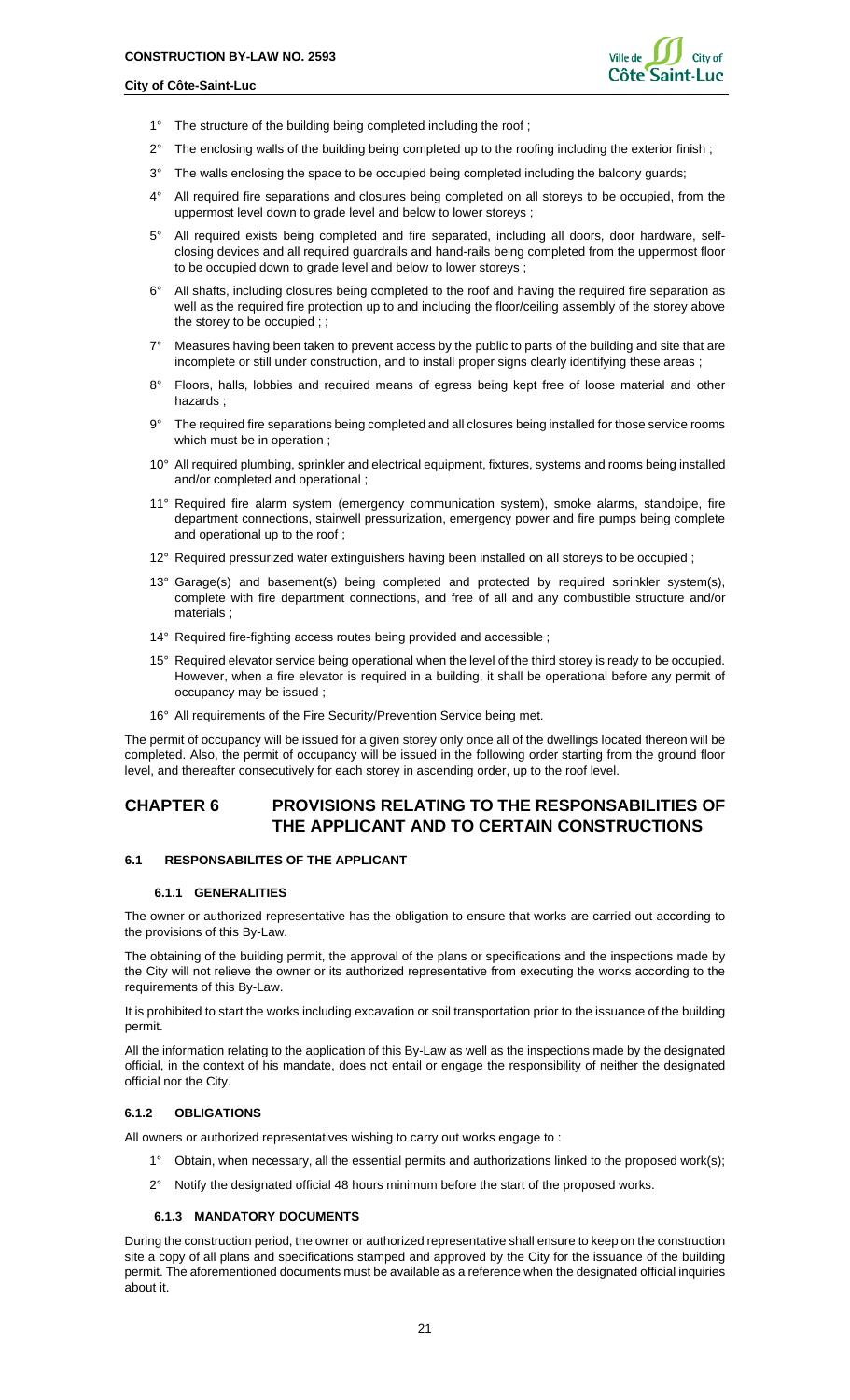## <span id="page-21-0"></span>**CHAPTER 7 OFFENCES AND PENALTIES**

## <span id="page-21-2"></span><span id="page-21-1"></span>**7.1 OFFENCES AND PENALTIES**

#### **7.1.1 GENERALITIES**

Any person contravening a provision of this By-Law, or tolerating or permitting such a contravention commits an infraction and is liable to one of the following fines :

## <span id="page-21-7"></span>**Table 1: Fines relating to an offence**

| Type of offender                                         | <b>Minimum fine</b> | <b>Maximum fine</b> |  |  |  |  |
|----------------------------------------------------------|---------------------|---------------------|--|--|--|--|
| <b>First infraction</b>                                  |                     |                     |  |  |  |  |
| Physical person<br>$\bullet$                             | 250\$               | 1 000 \$            |  |  |  |  |
| Moral person<br>$\bullet$                                | 500\$               | 2 0 0 0 \$          |  |  |  |  |
| Repeat infraction within 2 years of the first infraction |                     |                     |  |  |  |  |
| Physical person<br>$\bullet$                             | 500\$               | 2 000 \$            |  |  |  |  |
| Moral person<br>$\bullet$                                | 1000\$              | 4 000 \$            |  |  |  |  |

### <span id="page-21-3"></span>**7.1.2 CONTINUOUS INFRACTION**

Any continuous infraction to a provision of this By-Law constitutes, day by day, a separate and distinct infraction.

## <span id="page-21-4"></span>**7.1.3 FEES**

The fines provided in this By-Law are subject to administration fees. In default of payment of such fine and costs imposed by the judge within the delay that he has fixed, the said judge shall impose penalties and order the procedures for execution of the judgment as are set forth in the *Code de procédure pénale* (R.L.R.Q., c.C-25-1).

## **7.1.4 RECOURSE**

<span id="page-21-5"></span>The City may, for the purposes of ensuring compliance with the provisions of this By-Law, exercise cumulatively or alternatively with those which are provided for in this By-Law or any other adequate recourse of its civil or criminal nature.

For the City, the fact of issuing a statement of offence pursuant to the present By-Law does not prevent the City from initiating proceedings provided for in other municipal By-Laws.

## **7.1.5 FORCE AND EFFECT OF BY-LAW**

<span id="page-21-6"></span>The present By-Law Shall come info force in accordance with the Law.

(s) Mitchell Brownstein

\_\_\_\_\_\_\_\_\_\_\_\_\_\_\_\_\_\_\_\_\_\_\_\_\_\_\_\_\_ MITCHELL BROWNSTEIN MAYOR

(s) Jason Prévost

\_\_\_\_\_\_\_\_\_\_\_\_\_\_\_\_\_\_\_\_\_\_\_\_\_\_\_\_\_ JASON PREVOST ASSISTANT CITY CLERK

**CERTIFIED TRUE COPY**

**\_\_\_\_\_\_\_\_\_\_\_\_\_\_\_\_\_\_\_\_\_ JASON PRÉVOST ASSISTANT CITY CLERK**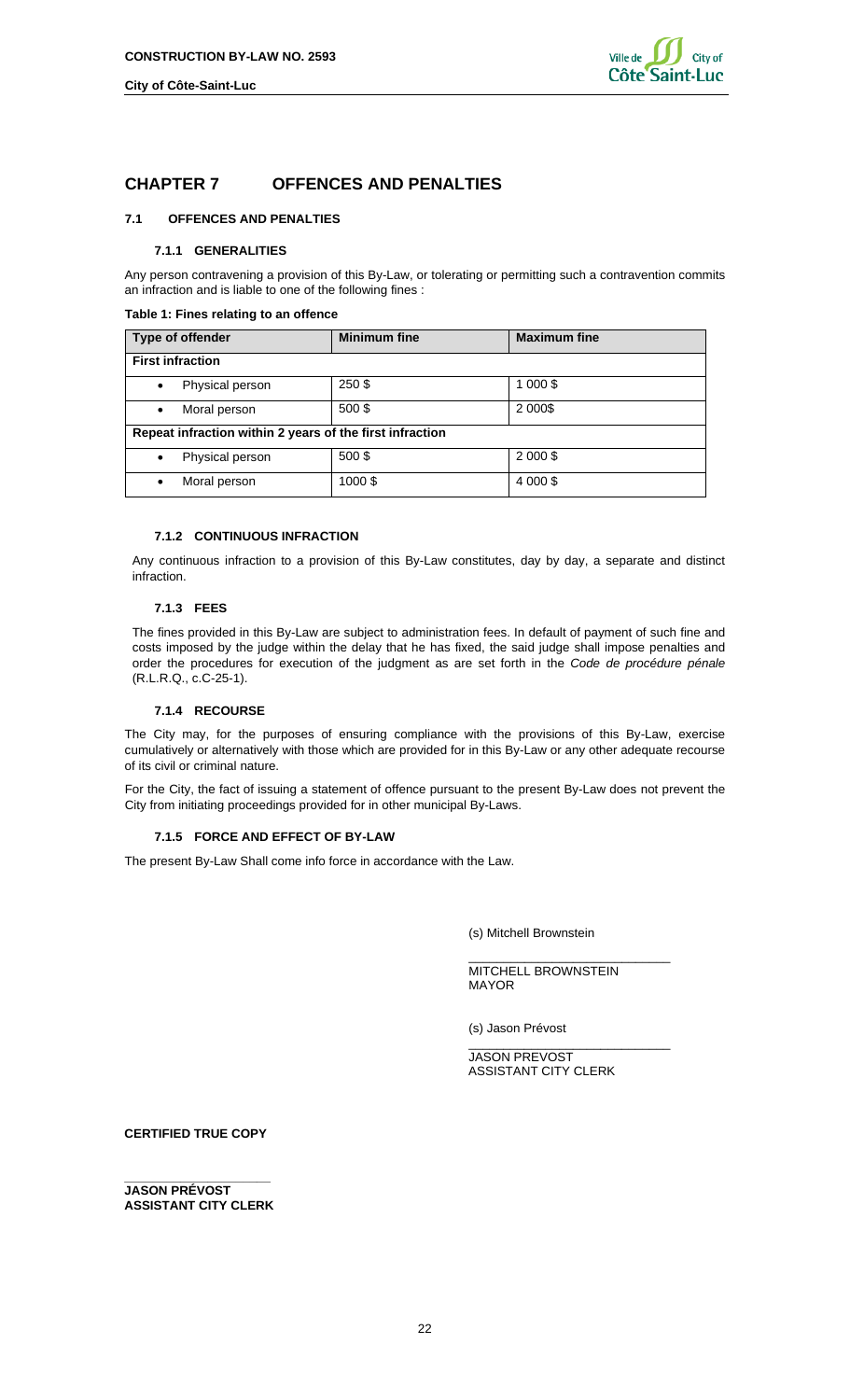![](_page_22_Picture_2.jpeg)

<span id="page-22-0"></span>**Annex A : Construction Code chapter I – Building and National Building Code of Canada : Canada 2010 (amended)**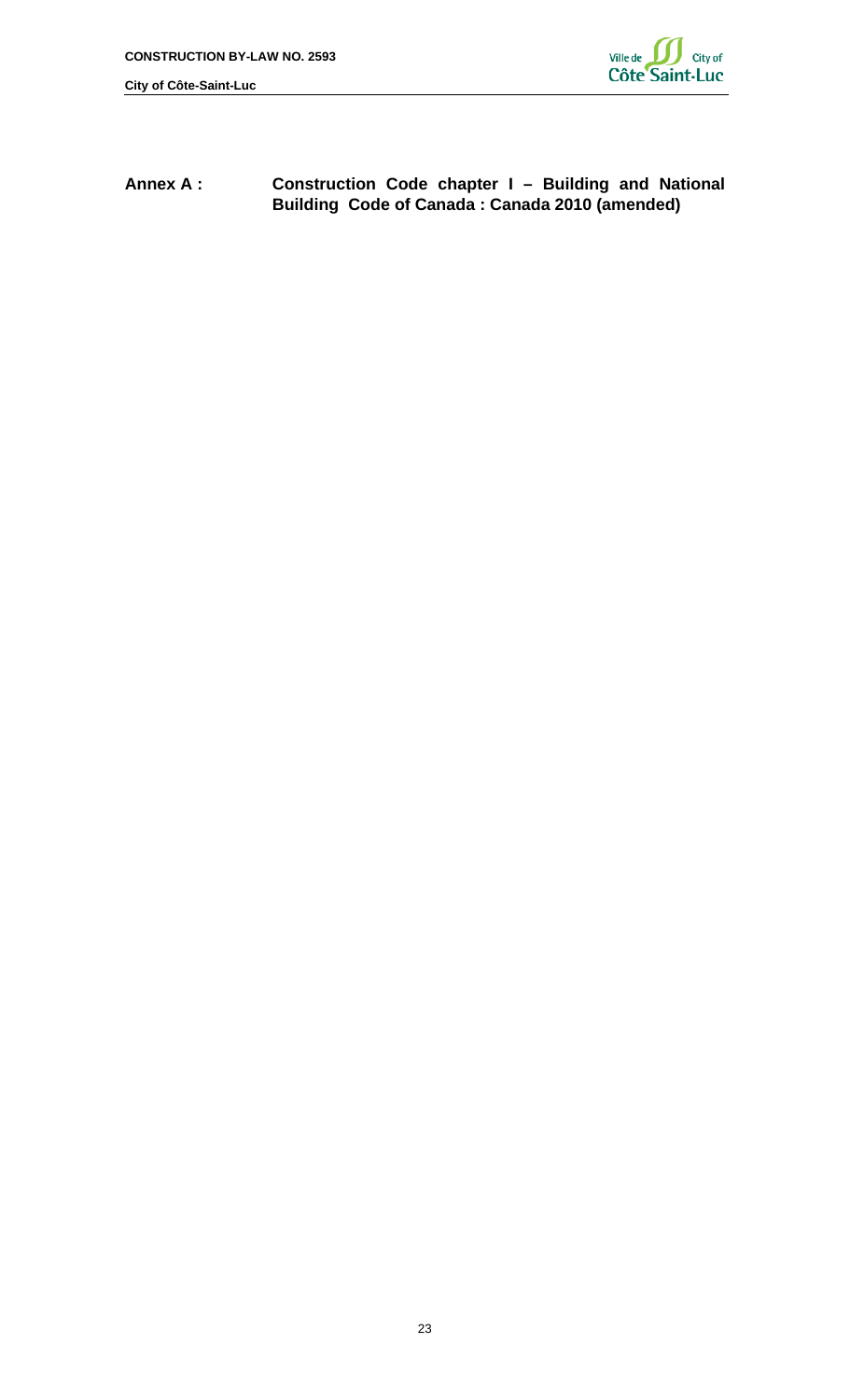![](_page_23_Picture_2.jpeg)

# <span id="page-23-0"></span>**Annex B : Criteria relating to the building permit application for the drilling and the driving of piles**